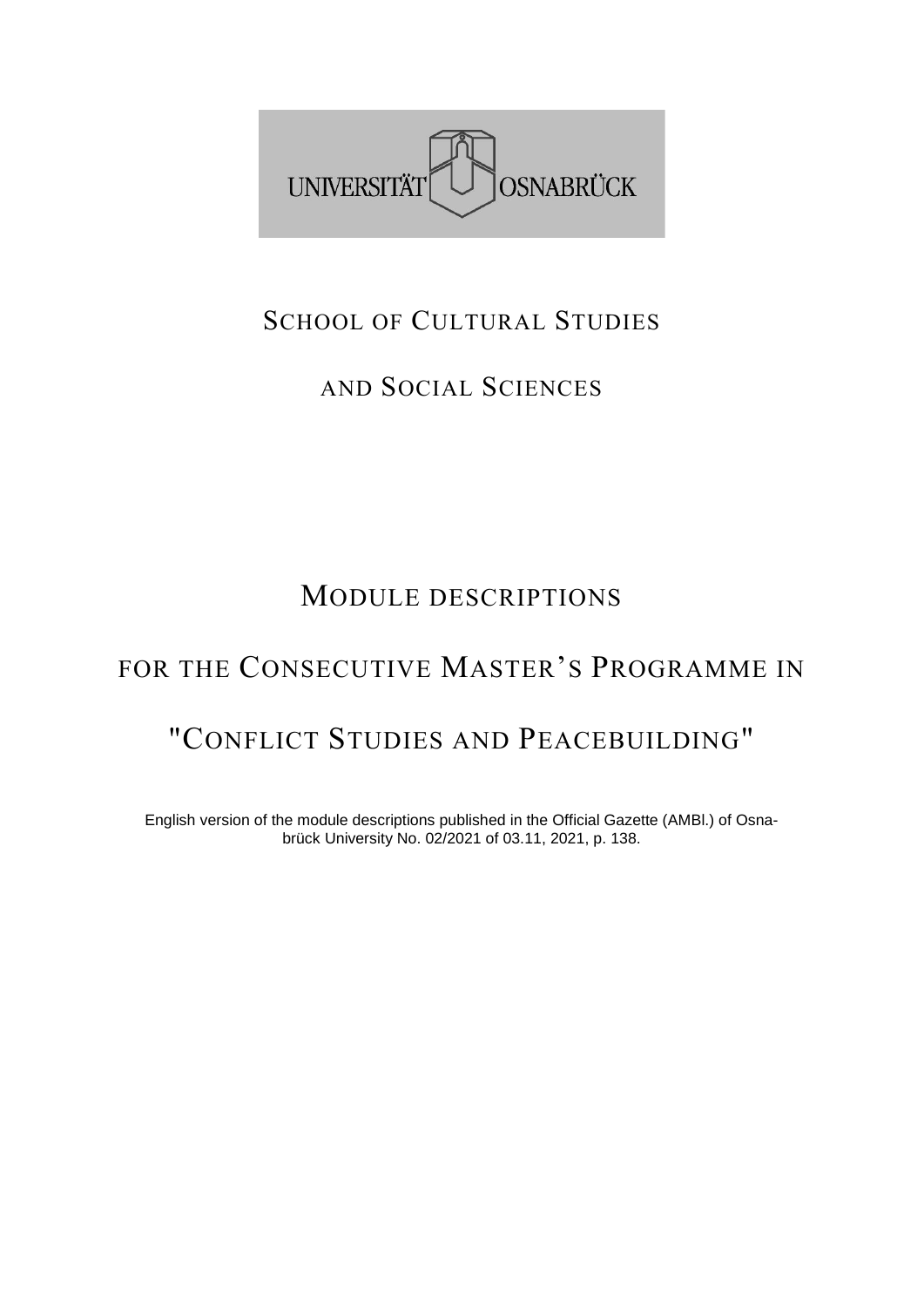#### **Course timetable: MA in Conflict Studies and Peacebuilding (MA CSP)**

| Semester       | <b>Module 1</b><br><b>Methods in Conflict</b><br><b>Studies and Peace-</b><br>building<br>(10 CP) | <b>Module 2</b><br><b>Concepts in Conflict</b><br><b>Studies and Peace-</b><br>building<br>(10 C) | <b>Module 3</b><br><b>Political Theory and</b><br><b>History of Ideas in</b><br><b>Conflict Studies</b><br>(10 C) | <b>Module 4</b><br><b>Conflict, State &amp;</b><br><b>Society</b><br>$(10 \text{ CP})$ | <b>Module 5</b><br><b>Conflict, Politics &amp;</b><br>the Global Economy<br>$(10 \text{ CP})$ | <b>Professional and</b><br><b>Research Practice</b><br>(24 CP)                                                                                                                                        | <b>Electives</b><br>(22 CP)                                                                                                                                                                |
|----------------|---------------------------------------------------------------------------------------------------|---------------------------------------------------------------------------------------------------|-------------------------------------------------------------------------------------------------------------------|----------------------------------------------------------------------------------------|-----------------------------------------------------------------------------------------------|-------------------------------------------------------------------------------------------------------------------------------------------------------------------------------------------------------|--------------------------------------------------------------------------------------------------------------------------------------------------------------------------------------------|
| 1/3            | Research Design in<br><b>Conflict Studies</b><br>(6 CP)                                           | Concepts & Theories<br>in Conflict Studies<br>(4/6 CP)                                            | The Modern State in<br>History and Theory<br>$(4/6$ CP)                                                           | <b>Political Institutions</b><br>and Peacebuilding<br>(4/6 CP)                         | Conflict Issues in Con-<br>temporary Societies<br>$(4/6$ CP)                                  | Obligatory advisory ses-<br>sion in the 1st semester<br>Professional skills<br>e.g. block seminars by<br>practitioners, methods<br>of project management<br>or evaluation, study trips<br>(2 or 4 CP) | Elective courses may in-<br>clude:<br>•Courses in other MA de-<br>gree tracks of the Institute<br>of Social Sciences<br>· Master's level courses<br>within programmes at the<br><b>UOS</b> |
| 2/4            | <b>Practical Approaches</b><br>to Peacebuilding &<br><b>Conflict Management</b><br>(4 CP)         | Concepts & Theories<br>in Peacebuilding (4/6<br>CP)                                               | War and Peace in His-<br>tory and Theory<br>(4/6 CP)                                                              | Political Violence and<br>Peacebuilding<br>$(4/6$ CP)                                  | Conflict and Power in<br>the Global Economy<br>(4/6 CP)                                       | Mandatory 2-month in-<br>ternship in the area of<br>Conflict Studies and<br>Peacebuilding<br>(6 CP)<br>Research Seminar<br>(8 <sup>CP</sup> )<br>Colloquium for Master's<br>Thesis<br>(2 CP)          |                                                                                                                                                                                            |
| $\overline{4}$ | Master's Thesis (24 CP)                                                                           |                                                                                                   |                                                                                                                   |                                                                                        |                                                                                               |                                                                                                                                                                                                       |                                                                                                                                                                                            |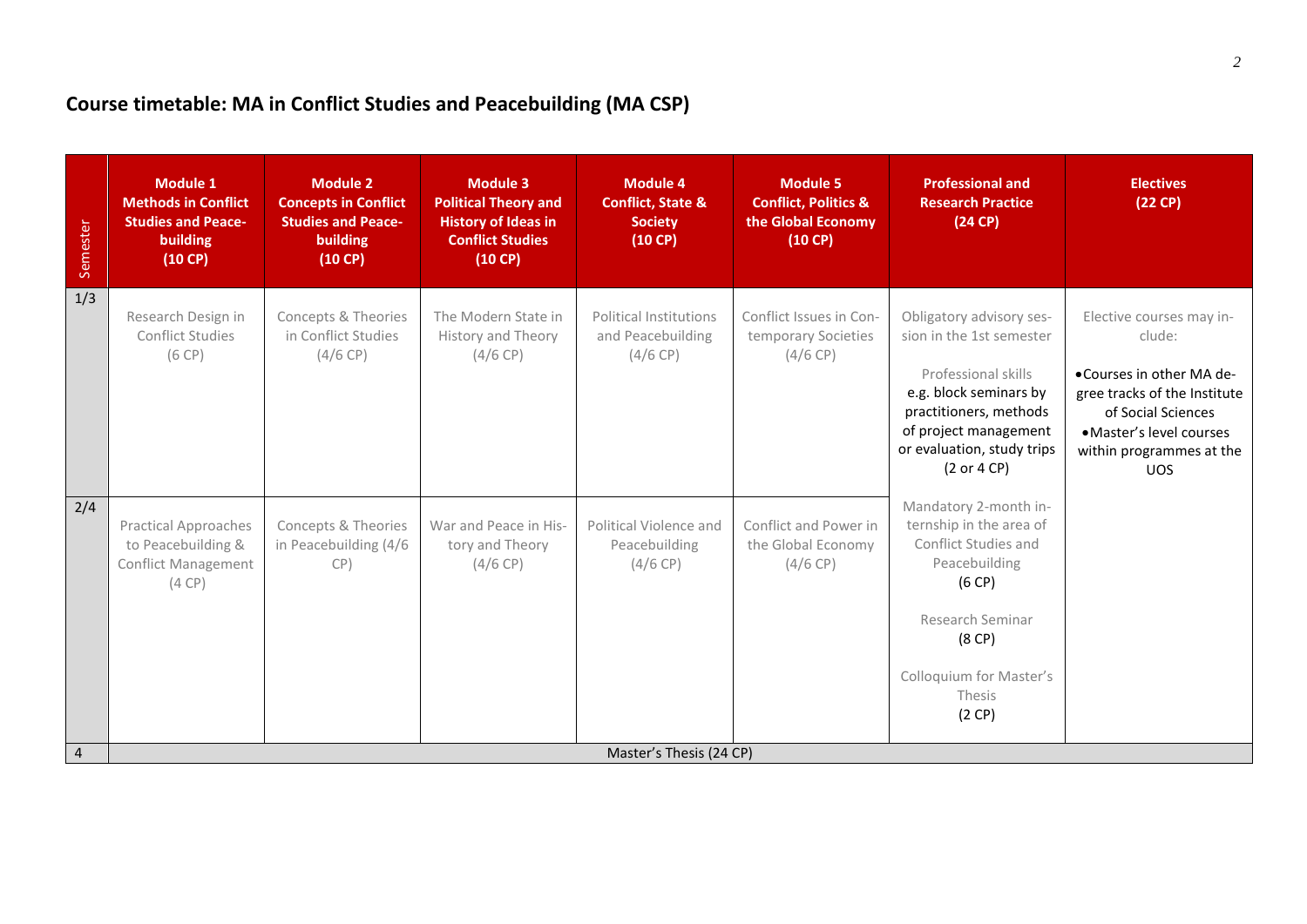| <b>Identifier</b>      | <b>Module</b>                                                                                                                                                                                            | <b>Recommended</b><br>semester | <b>Hours</b><br>per<br>$\mathbf{week}^1$ | CP <sup>2</sup> | <b>Graded</b><br>Credit <sup>3</sup> | <b>Ungraded</b><br>Credit <sup>4</sup> | RFG <sup>5</sup>   |
|------------------------|----------------------------------------------------------------------------------------------------------------------------------------------------------------------------------------------------------|--------------------------------|------------------------------------------|-----------------|--------------------------------------|----------------------------------------|--------------------|
|                        | <b>Mandatory Subjects</b>                                                                                                                                                                                |                                | 20                                       | 50              | 5                                    | 5                                      | Yes<br>(5)         |
| SOZ-MCP-<br><b>MCS</b> | Methods in Conflict<br>Studies and<br>Peacebuilding                                                                                                                                                      | from 1st sem.                  | 4                                        | 10              | $\mathbf{1}$                         | $\mathbf{1}$                           | Yes                |
| SOZ-MCP-<br><b>CCS</b> | Concepts in Conflict<br>Studies and<br>Peacebuilding                                                                                                                                                     | from 1st sem.                  | $\overline{4}$                           | 10              | $\mathbf{1}$                         | $\mathbf{1}$                           | Yes                |
| SOZ-MCP-<br>PTH        | Political Theory /<br>History of Ideas in<br><b>Conflict Studies</b>                                                                                                                                     | from 1st sem.                  | 4                                        | 10              | $\mathbf{1}$                         | $\mathbf{1}$                           | Yes                |
| SOZ-MCP-<br><b>CSS</b> | Conflict, State & Society                                                                                                                                                                                | from 1st sem.                  | 4                                        | 10              | $\mathbf{1}$                         | $\mathbf{1}$                           | Yes                |
| SOZ-MCP-<br><b>CPG</b> | Conflict, Politics & the<br>Global Economy                                                                                                                                                               | from 1st sem.                  | 4                                        | 10              | $1\,$                                | $\mathbf{1}$                           | Yes                |
|                        | <b>Professional and</b><br><b>Research Practice</b>                                                                                                                                                      |                                | $\overline{7}$                           | 24              | $\mathbf{1}$                         | $\overline{4}$                         | Yes<br>(1)         |
| SOZ-MBF-FS             | Research Seminar                                                                                                                                                                                         | from 3rd sem.                  | $\overline{2}$                           | 8               | $\mathbf 1$                          | $\overline{\phantom{a}}$               | Yes                |
| SOZ-MBF-<br>КO         | Colloquium for<br>Master's Thesis                                                                                                                                                                        | from 3rd sem.                  | $\overline{2}$                           | $\overline{2}$  |                                      | $\mathbf{1}$                           | No                 |
| SOZ-MBF-<br>SQ         | Key Qualifications for<br>Professional and<br><b>Research Practice</b><br>(compulsory option)                                                                                                            | from 1st sem.                  | $4 - 8*$                                 | 8               | $\blacksquare$                       | $2 - 4*$                               | No                 |
| SOZ-MBF-<br><b>BPR</b> | Specialist Internship                                                                                                                                                                                    | from 3rd sem.                  | $\blacksquare$                           | 6               | $\blacksquare$                       | $\mathbf{1}$                           | No                 |
|                        | <b>Electives</b>                                                                                                                                                                                         |                                | 12                                       | 22              | $\overline{2}$                       | $\overline{\mathbf{3}}$                | <b>No</b>          |
| SOZ-M-FWB              | 5-6 courses from the<br>other Master's<br>programmes offered by<br>the Institute of Social<br>Sciences (ER, IMIB, SOZ)<br>and/or other courses<br>from Master's<br>programmes at<br>Osnabrück University | from 2nd sem.                  |                                          |                 |                                      |                                        |                    |
|                        | <b>Master's Thesis</b>                                                                                                                                                                                   |                                | $\overline{\phantom{a}}$                 | 24              | $\blacksquare$                       | $\overline{\phantom{a}}$               | <b>Yes</b>         |
| SOZ-MAR                | Master's Thesis                                                                                                                                                                                          | from 4th sem.                  |                                          |                 |                                      |                                        |                    |
| <b>Total</b>           |                                                                                                                                                                                                          |                                | 40                                       | 120             | 9                                    | 12                                     | $6+$<br><b>MAR</b> |

#### **Table of credit points "Conflict Studies and Peacebuilding" (M.A.)**

 $\overline{a}$ 

<sup>1</sup> No. of hours per week

<sup>2</sup> Credit point(s)

<sup>3</sup> Graded credit(s)

<sup>4</sup> Ungraded credit(s)

<sup>5</sup> Relevant to final grade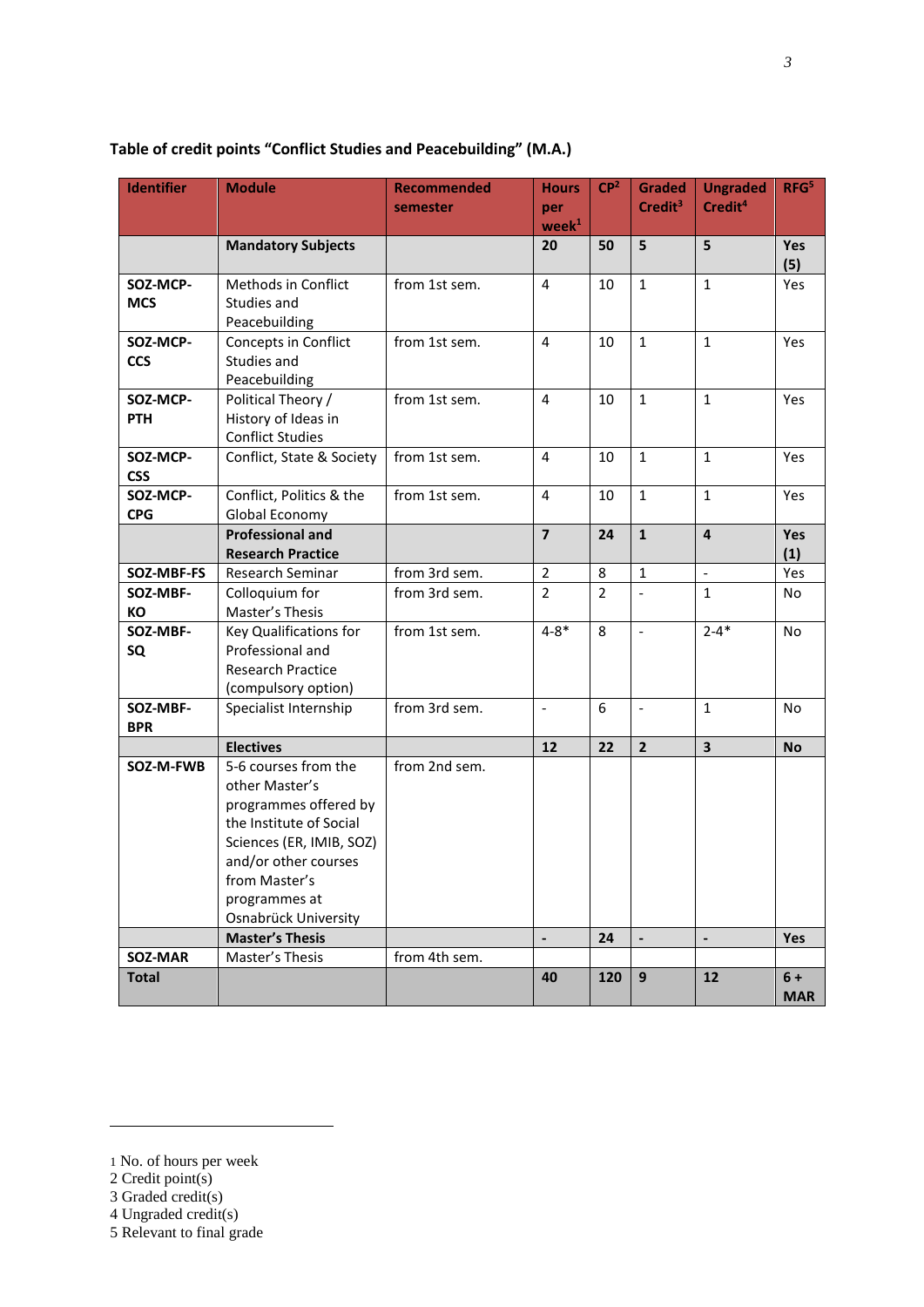\*In the section Key Qualifications for Professional and Research Practice, students can take 4, 3 or 2 ungraded credits depending on the type of course (2 or 4 CP), to achieve a total of 8 CP. This is equivalent to between 4 and 8 hours/week, depending on the student's individual study plan.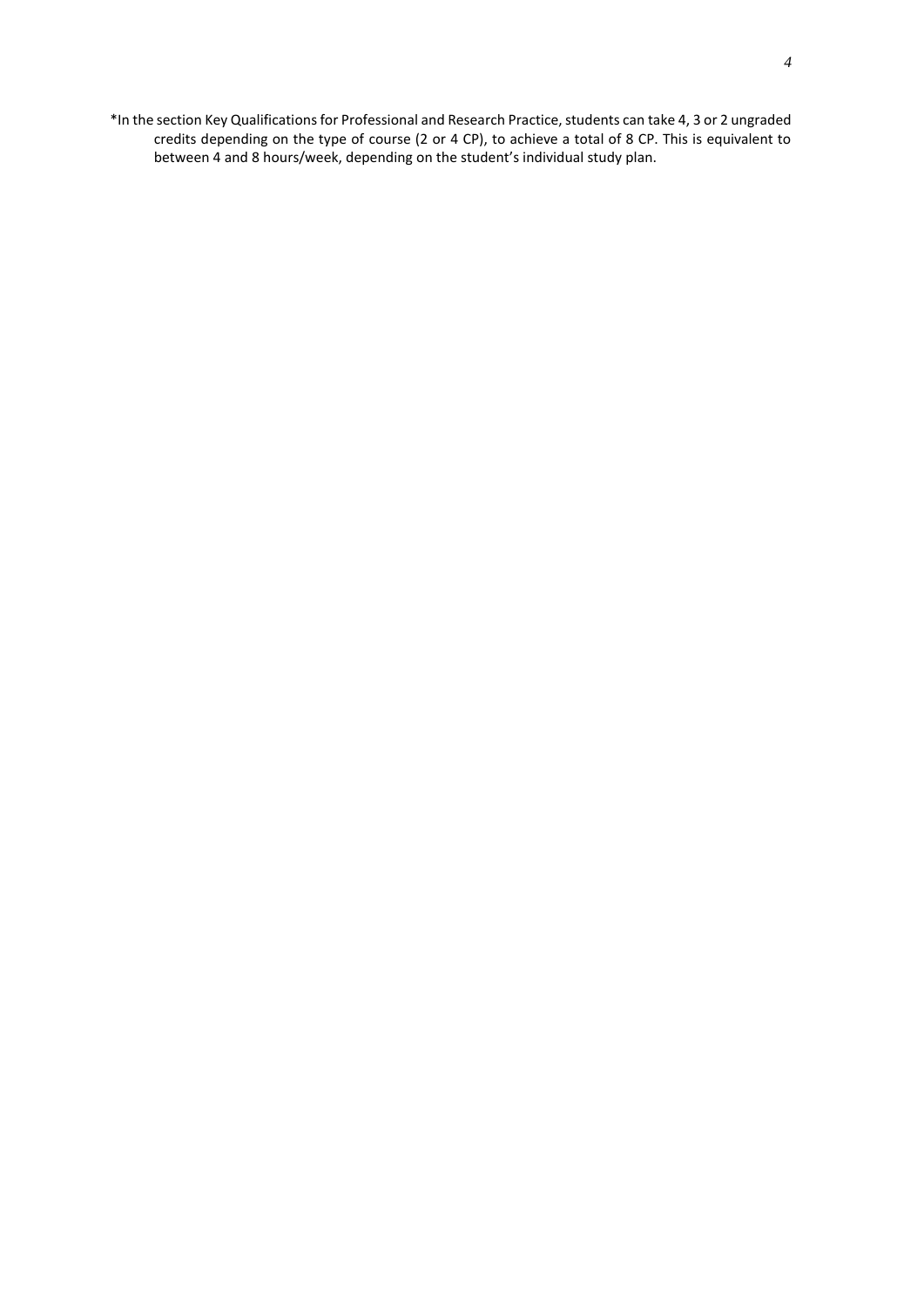# **Module descriptions**

#### **Module 1: Methods in Conflict Studies and Peacebuilding**

| <b>Identifier</b>                          | SOZ-MCP-MCS                                                                                                                                                                                                                                                                                                                                                                                                                                                                                                                                                                                                                                                                                                                                                                                                                                                                                                                                                                                                                                                                                                                                                                                                                                                                                                                                                                                                                                                                                                             |
|--------------------------------------------|-------------------------------------------------------------------------------------------------------------------------------------------------------------------------------------------------------------------------------------------------------------------------------------------------------------------------------------------------------------------------------------------------------------------------------------------------------------------------------------------------------------------------------------------------------------------------------------------------------------------------------------------------------------------------------------------------------------------------------------------------------------------------------------------------------------------------------------------------------------------------------------------------------------------------------------------------------------------------------------------------------------------------------------------------------------------------------------------------------------------------------------------------------------------------------------------------------------------------------------------------------------------------------------------------------------------------------------------------------------------------------------------------------------------------------------------------------------------------------------------------------------------------|
| Module title                               | Methods in Conflict Studies and Peacebuilding                                                                                                                                                                                                                                                                                                                                                                                                                                                                                                                                                                                                                                                                                                                                                                                                                                                                                                                                                                                                                                                                                                                                                                                                                                                                                                                                                                                                                                                                           |
| Module title in English                    | Methods in Conflict Studies and Peacebuilding                                                                                                                                                                                                                                                                                                                                                                                                                                                                                                                                                                                                                                                                                                                                                                                                                                                                                                                                                                                                                                                                                                                                                                                                                                                                                                                                                                                                                                                                           |
| Module Convenor(s)                         | Professors Schneckener / De Juan                                                                                                                                                                                                                                                                                                                                                                                                                                                                                                                                                                                                                                                                                                                                                                                                                                                                                                                                                                                                                                                                                                                                                                                                                                                                                                                                                                                                                                                                                        |
| Learning outcomes                          | Students should<br>• be familiarised with the key elements of the scientific research<br>process,<br>have an overview of the different methodological approaches in<br>empirical conflict research,<br>• be able to critically examine the methods of empirical analysis<br>in conflict research and design their own studies,<br>• gain a basic understanding of practical governmental and non-<br>governmental approaches for action in conflict management<br>and peacebuilding.                                                                                                                                                                                                                                                                                                                                                                                                                                                                                                                                                                                                                                                                                                                                                                                                                                                                                                                                                                                                                                    |
| Content                                    | 1.) Research Design in Conflict Studies<br>The course (1) reviews the core elements of the scientific research<br>process to ensure that students from different Bachelor's pro-<br>grammes are able to undergo the MA CSP with a sound and com-<br>mon knowledge of methods and (2) conveys the methodological<br>specifics of conflict studies in an application-oriented way. The<br>main objective is to familiarise students with the essential steps in-<br>volved in quantitative and qualitative conflict research. The key<br>topics include: (1) requirements governing research questions and<br>hypotheses, (2) types of research designs and strategies in conflict<br>research, (3) criteria for selecting analytical methods in a problem-<br>oriented manner, (4) data and measurement of key concepts in<br>conflict research, and (5) critical reflection on empirical findings.<br>2) Practical Approaches to Peacebuilding & Conflict Management<br>The second part of the module introduces students to<br>praxeological approaches to conflict management and<br>peacebuilding taken by national and international stakeholders. In<br>a series of lectures, practitioners from different fields of action and<br>organisations (ministries, development organisations, advisory<br>institutions, non-governmental organisations) teach students<br>about the range of praxeological support for peace processes,<br>conflict mediation, violence prevention and post-conflict<br>rehabilitation. |
| Module components<br>with indication of CP | 1) Research Design in Conflict Studies<br>2) Practical Approaches to Peacebuilding & Conflict Management                                                                                                                                                                                                                                                                                                                                                                                                                                                                                                                                                                                                                                                                                                                                                                                                                                                                                                                                                                                                                                                                                                                                                                                                                                                                                                                                                                                                                |
| CP available for the module                | A total of 10 CP, of which<br>6 CP for graded credit (component 1)<br>4 CP for ungraded credit (component 2)<br>$\bullet$<br>300 hours in total, of which; contact hours: 2x30 hrs; preparation<br>and follow-up work: 2x60 hrs; ungraded credit: 30 hrs; graded<br>credit: 90 hrs                                                                                                                                                                                                                                                                                                                                                                                                                                                                                                                                                                                                                                                                                                                                                                                                                                                                                                                                                                                                                                                                                                                                                                                                                                      |
| Hrs/week for the module                    | 4 hrs/wk: $2 \times 2$ hrs/wk                                                                                                                                                                                                                                                                                                                                                                                                                                                                                                                                                                                                                                                                                                                                                                                                                                                                                                                                                                                                                                                                                                                                                                                                                                                                                                                                                                                                                                                                                           |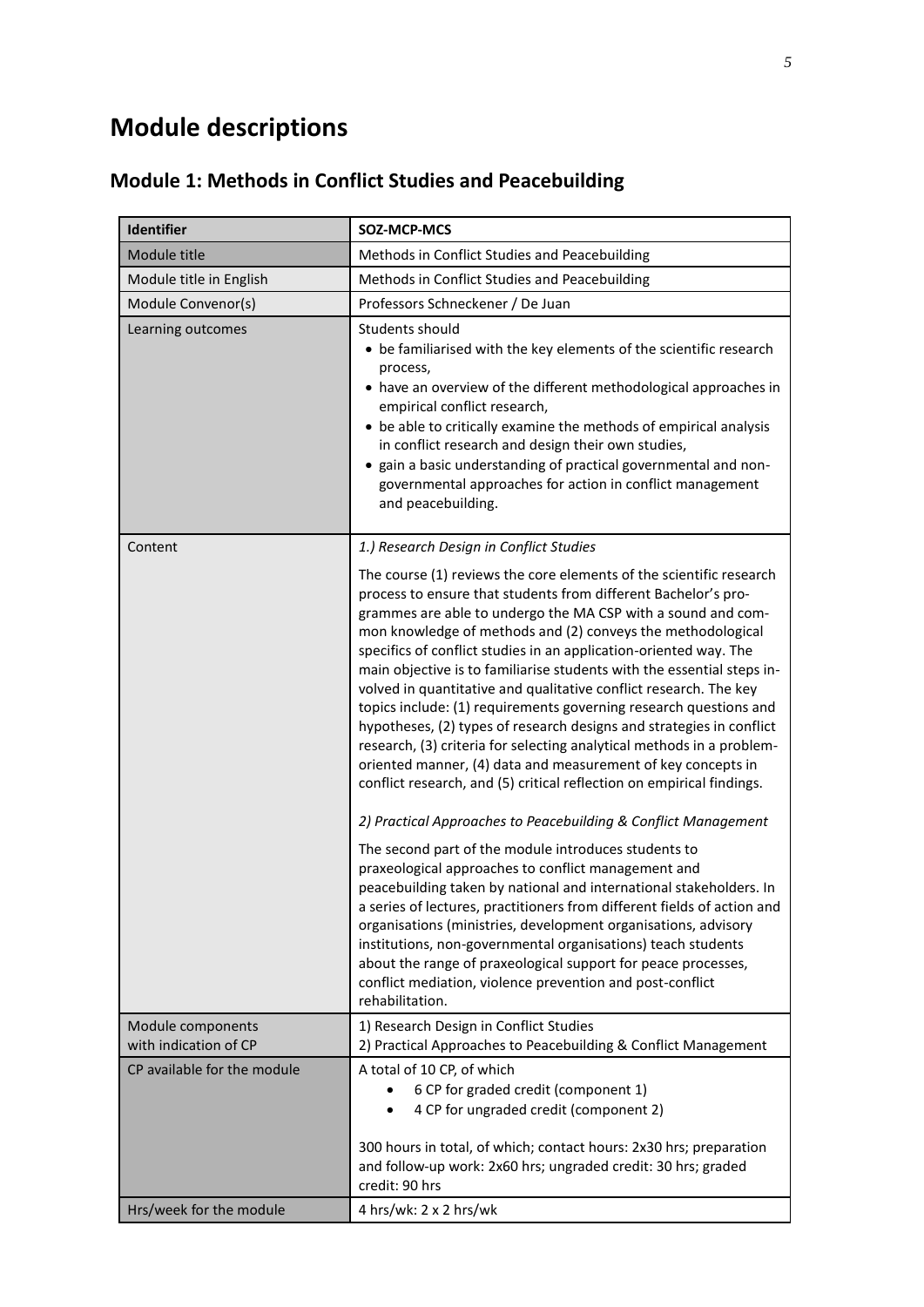| <b>Module duration</b>                                       | 2 semesters                                                                                                                                                                                                                                                            |
|--------------------------------------------------------------|------------------------------------------------------------------------------------------------------------------------------------------------------------------------------------------------------------------------------------------------------------------------|
| Frequency                                                    | 1) Annually (winter semester)<br>2) Annually (summer semester)                                                                                                                                                                                                         |
| Types of course                                              | Seminar (component 1) and series of lectures (component 2)                                                                                                                                                                                                             |
| Ungraded credit                                              | Participation, including a short oral (15-20 minutes) or written per-<br>formance (6-8 pages) or several partial performances (which may<br>not exceed the aforementioned scope)                                                                                       |
| Type of continuous assessment<br>examination                 | Presentation (30-45 minutes) with written paper (12-15 pages) or<br>written assignment (15-20 pages) or oral examination (30 minutes)                                                                                                                                  |
| <b>Examination requirements</b>                              | Graded credit is earned in the first part of the module. It requires<br>knowledge of key methodological challenges and approaches in<br>conflict research, the ability to critically reflect on existing analyses,<br>and the conceptual design of an empirical study. |
| Calculation of module grade                                  | Grade awarded for graded credit                                                                                                                                                                                                                                        |
| Rules for passing this module                                | Ungraded credit and a pass in the graded credit                                                                                                                                                                                                                        |
| Ability to retake in an effort to<br>improve grades          |                                                                                                                                                                                                                                                                        |
| Module decision-making body                                  | School Executive Board of the School of Cultural Studies and Social<br>Sciences                                                                                                                                                                                        |
| Use of the module                                            | Mandatory: MA CSP                                                                                                                                                                                                                                                      |
| Does the examination grade<br>count towards the final grade? | Yes                                                                                                                                                                                                                                                                    |
| Requirements for participation                               | None                                                                                                                                                                                                                                                                   |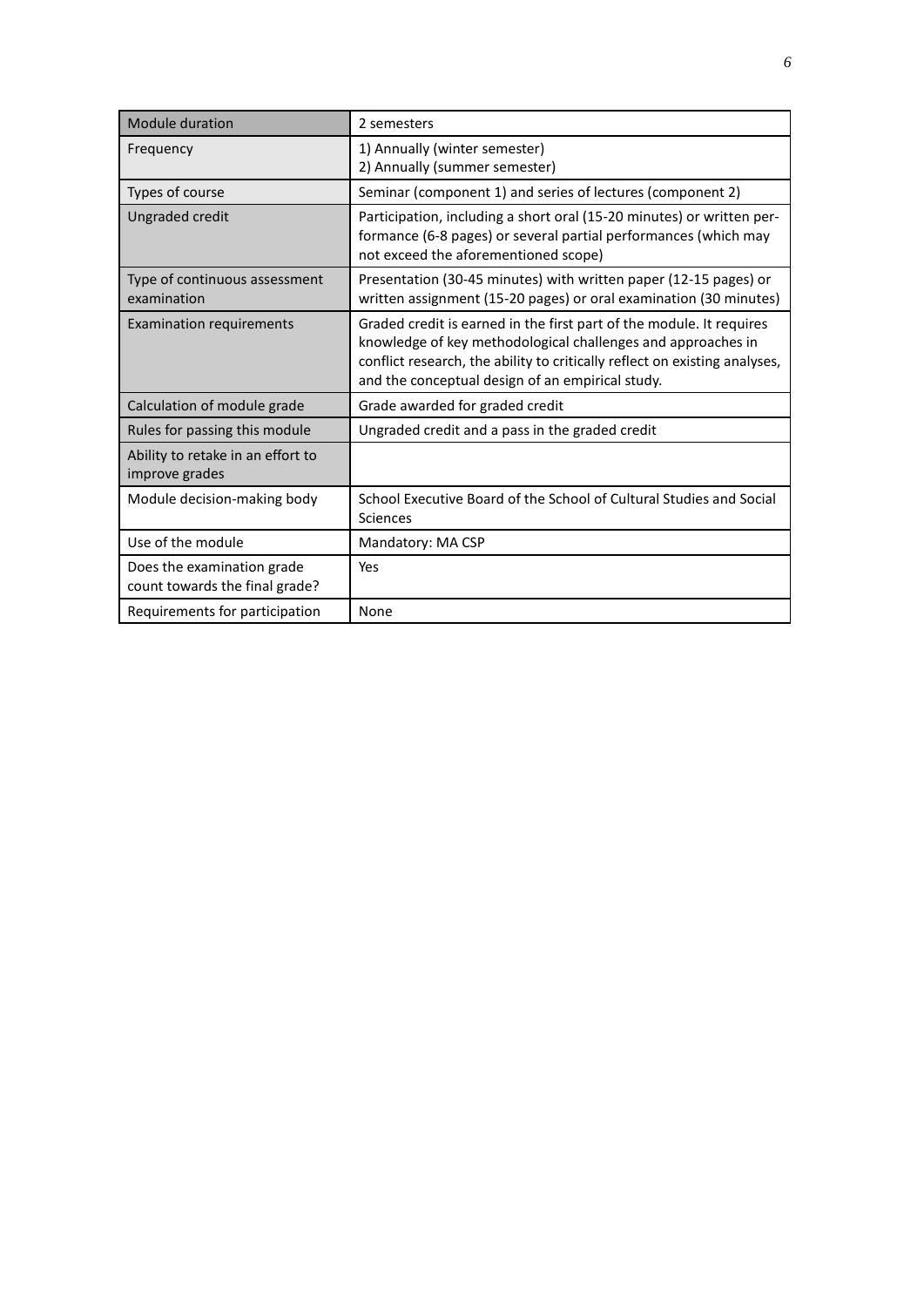### **Module 2: Concepts in Conflict Studies and Peacebuilding**

| <b>Identifier</b>                          | SOZ-MCP-CCS                                                                                                                                                                                                                                                                                                                                                                                                                                                                                                                                                                                                                                                                                                                                                                                                                                                                                                                       |
|--------------------------------------------|-----------------------------------------------------------------------------------------------------------------------------------------------------------------------------------------------------------------------------------------------------------------------------------------------------------------------------------------------------------------------------------------------------------------------------------------------------------------------------------------------------------------------------------------------------------------------------------------------------------------------------------------------------------------------------------------------------------------------------------------------------------------------------------------------------------------------------------------------------------------------------------------------------------------------------------|
| Module title                               | Concepts in Conflict Studies and Peacebuilding                                                                                                                                                                                                                                                                                                                                                                                                                                                                                                                                                                                                                                                                                                                                                                                                                                                                                    |
| Module title in English                    | Concepts in Conflict Studies and Peacebuilding                                                                                                                                                                                                                                                                                                                                                                                                                                                                                                                                                                                                                                                                                                                                                                                                                                                                                    |
| Module Convenor(s)                         | Professors Schneckener / De Juan                                                                                                                                                                                                                                                                                                                                                                                                                                                                                                                                                                                                                                                                                                                                                                                                                                                                                                  |
| Learning outcomes                          | Students should<br>be familiar with the basic terms and key concepts of conflict<br>$\bullet$<br>research,<br>have knowledge of relevant theories on the emergence,<br>$\bullet$<br>course and cessation of violent conflict, and be able to apply<br>this knowledge to the analysis of concrete empirical cases,<br>be able to distinguish between different approaches to con-<br>$\bullet$<br>flict management and peacebuilding, and to name and explore<br>their logics of action and conditions.                                                                                                                                                                                                                                                                                                                                                                                                                            |
| Content                                    | 1.) Concepts & Theories in Conflict Studies                                                                                                                                                                                                                                                                                                                                                                                                                                                                                                                                                                                                                                                                                                                                                                                                                                                                                       |
|                                            | This part of the module teaches students the basic terms, concepts<br>and theories in conflict studies and peacebuilding. A key objective<br>is to create a uniform, specialist basis for advanced research-based<br>and application-oriented course content. This part of the module<br>focuses, among other things, on clarifying key concepts and defini-<br>tions, outlining basic issues relating to conflict studies and peace-<br>building, introducing different types of intra-state and inter-state<br>conflict, and presenting social science conflict theories, especially<br>with respect to causes of conflict, conflict dynamics and conflict<br>management.                                                                                                                                                                                                                                                       |
|                                            | 2) Concepts & Theories in Peacebuilding                                                                                                                                                                                                                                                                                                                                                                                                                                                                                                                                                                                                                                                                                                                                                                                                                                                                                           |
|                                            | The second part of the module focuses on scientific research on<br>peacebuilding. The course introduces students to key theoretical<br>principles and fields of practical action. The focus is on critically ex-<br>amining different concepts and approaches to international con-<br>flict management and peacebuilding, such as international peace-<br>keeping missions, conflict prevention, negotiation and mediation,<br>sanctions and intervention, as well as so-called "traditional" ap-<br>proaches to conflict management or international development<br>cooperation actions. The course discusses the relevant ap-<br>proaches, their strengths, weaknesses and potential, as well as the<br>theoretical assumptions about their impact in each case. The<br>course also conveys empirical findings on conditions for success,<br>and addresses the characteristics of practice-based analysis in<br>peacebuilding. |
| Module components<br>with indication of CP | 1) Concepts & Theories in Conflict Studies<br>2) Concepts & Theories in Peacebuilding                                                                                                                                                                                                                                                                                                                                                                                                                                                                                                                                                                                                                                                                                                                                                                                                                                             |
| CP available for the module                | A total of 10 CP, of which<br>4 CP for ungraded credit<br>6 CP for graded credit<br>300 hours in total, of which; contact hours: 2x30 hrs; preparation<br>and follow-up work: 2x60 hrs; ungraded credit: 30 hrs; graded<br>credit: 90 hrs                                                                                                                                                                                                                                                                                                                                                                                                                                                                                                                                                                                                                                                                                         |
| Hrs/week for the module                    | 4 hrs/wk: $2 \times 2$ hrs/wk                                                                                                                                                                                                                                                                                                                                                                                                                                                                                                                                                                                                                                                                                                                                                                                                                                                                                                     |
| <b>Module duration</b>                     | 2 semesters                                                                                                                                                                                                                                                                                                                                                                                                                                                                                                                                                                                                                                                                                                                                                                                                                                                                                                                       |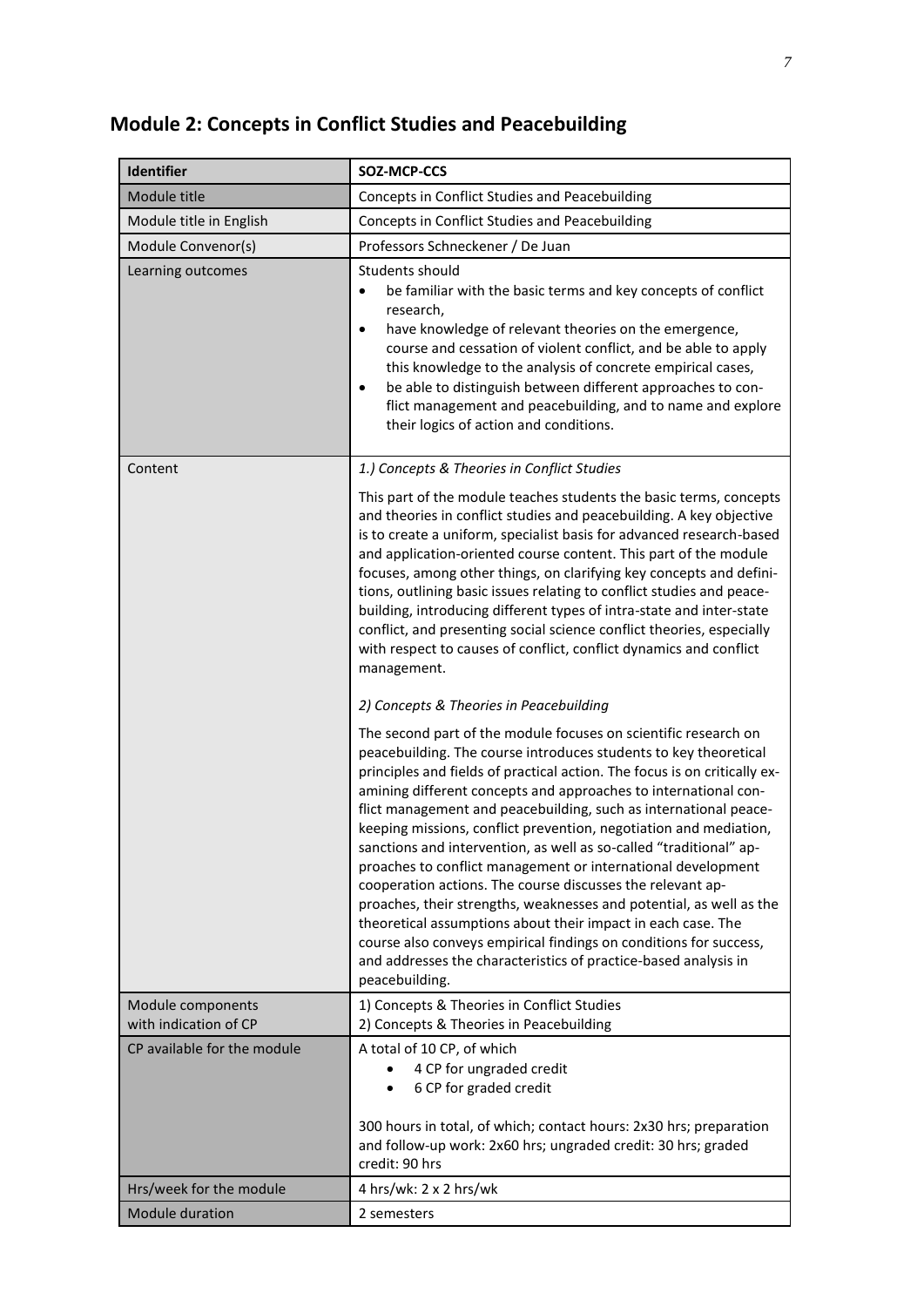| Frequency                                                    | Annually<br>1) Annually (winter semester)<br>2) Annually (summer semester)                                                                                                                         |
|--------------------------------------------------------------|----------------------------------------------------------------------------------------------------------------------------------------------------------------------------------------------------|
| Types of course                                              | Seminar                                                                                                                                                                                            |
| Ungraded credit                                              | Participation, including a short oral (15-20 minutes) or written per-<br>formance (6-8 pages) or several partial performances (which may<br>not exceed the aforementioned scope).                  |
| Type of continuous assessment<br>examination                 | Presentation (30-45 minutes) with written paper (12-15 pages) or<br>written assignment (15-20 pages) or oral examination (30 minutes)                                                              |
| <b>Examination requirements</b>                              | Knowledge of the mandatory literature and of the issues discussed<br>in the seminar, development of the main features of academic de-<br>bate and transfer of this knowledge to the issue at hand. |
| Calculation of module grade                                  | Grade awarded for graded credit                                                                                                                                                                    |
| Rules for passing this module                                | Ungraded credit and a pass in the graded credit                                                                                                                                                    |
| Ability to retake in an effort to<br>improve grades          |                                                                                                                                                                                                    |
| Module decision-making body                                  | School Executive Board of the School of Cultural Studies and Social<br>Sciences                                                                                                                    |
| Use of the module                                            | Mandatory: MA CSP                                                                                                                                                                                  |
| Does the examination grade<br>count towards the final grade? | Yes                                                                                                                                                                                                |
| Requirements for participation                               | None                                                                                                                                                                                               |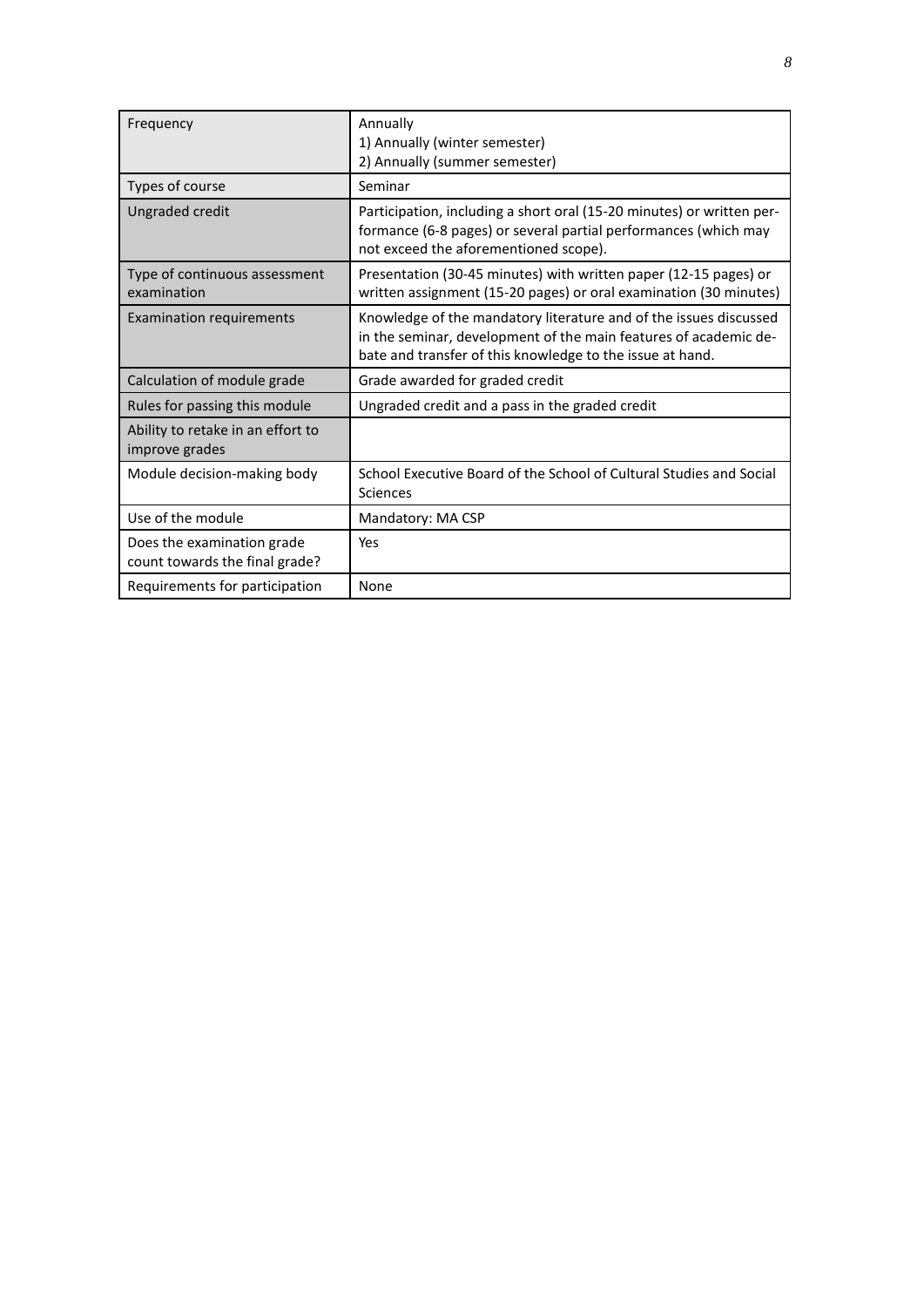### **Module 3: Theories / History of Ideas in Conflict Studies**

| Identifier                                           | SOZ-MCP-PTH                                                                                                                                                                                                                                                                                                                                                                                                                                                                                                                                                                                                                                                                 |
|------------------------------------------------------|-----------------------------------------------------------------------------------------------------------------------------------------------------------------------------------------------------------------------------------------------------------------------------------------------------------------------------------------------------------------------------------------------------------------------------------------------------------------------------------------------------------------------------------------------------------------------------------------------------------------------------------------------------------------------------|
| Module title                                         | Political Theory and History of Ideas in Conflict Studies                                                                                                                                                                                                                                                                                                                                                                                                                                                                                                                                                                                                                   |
| Module title in English                              | Political Theory and History of Ideas in Conflict Studies                                                                                                                                                                                                                                                                                                                                                                                                                                                                                                                                                                                                                   |
| Module Convenor(s)                                   | Professor Bohlender                                                                                                                                                                                                                                                                                                                                                                                                                                                                                                                                                                                                                                                         |
| Learning outcomes                                    | Students should<br>be familiar with the foundations of the history and theory<br>$\bullet$<br>of the modern state with regard to different situations of<br>conflict.<br>have relevant knowledge of the history, theories and<br>٠<br>forms of legitimation of war.<br>be able to use the theoretical languages learnt in order to<br>٠<br>reflect on and address the problems raised with regard to<br>current situations of conflict in the light of what appeared<br>to be past incidents of violence and skirmishes.                                                                                                                                                    |
| Content                                              | 1) The Modern State in History and Theory                                                                                                                                                                                                                                                                                                                                                                                                                                                                                                                                                                                                                                   |
|                                                      | This part of the module involves developing a basic theoretical and<br>historical understanding of the modern state as a key player in<br>national, international and global situations of political, military<br>and socio-economic conflict. It centres around reflection,<br>conveyed in the history of theories, on the dual role of the state as<br>a political entity to minimise/resolve conflict and as a perpetrator<br>of violence in the form of colonisation, warfare and subjugation.                                                                                                                                                                          |
|                                                      | 2) War and Peace in History and Theory                                                                                                                                                                                                                                                                                                                                                                                                                                                                                                                                                                                                                                      |
|                                                      | In this part of the module, the focus is now on armed or violent<br>conflicts in general (war between states, civil war, revolution,<br>insurrection, guerrilla warfare, etc.). This involves the reception<br>and discussion of different concepts and theories of war and peace<br>in the history of theory and ideas: from "just wars" to "new wars"<br>and "humanitarian interventions" of our globalised present. The<br>focus is on fundamental questions concerning the political,<br>international legal and ethical legitimacy of warfare, as well as on<br>issues concerning the limitation and theoretical abolition of war as<br>a means of political struggle. |
| Module components                                    | 1) The Modern State in History and Theory                                                                                                                                                                                                                                                                                                                                                                                                                                                                                                                                                                                                                                   |
| with indication of CP<br>CP available for the module | 2) War and Peace in History and Theory<br>A total of 10 CP, of which<br>4 CP for ungraded credit<br>6 CP for graded credit<br>300 hours in total, of which; contact hours: 2x30 hrs; preparation<br>and follow-up work: 2x60 hrs; ungraded credit: 30 hrs; graded<br>credit: 90 hrs                                                                                                                                                                                                                                                                                                                                                                                         |
| Hrs/week for the module                              | 4 hrs/wk: 2 x 2 hrs/wk                                                                                                                                                                                                                                                                                                                                                                                                                                                                                                                                                                                                                                                      |
| <b>Module duration</b>                               | 2 semesters                                                                                                                                                                                                                                                                                                                                                                                                                                                                                                                                                                                                                                                                 |
| Frequency                                            | 1) Winter semester (annually)<br>2) Summer semester (annually)                                                                                                                                                                                                                                                                                                                                                                                                                                                                                                                                                                                                              |
| Types of course                                      | Seminar                                                                                                                                                                                                                                                                                                                                                                                                                                                                                                                                                                                                                                                                     |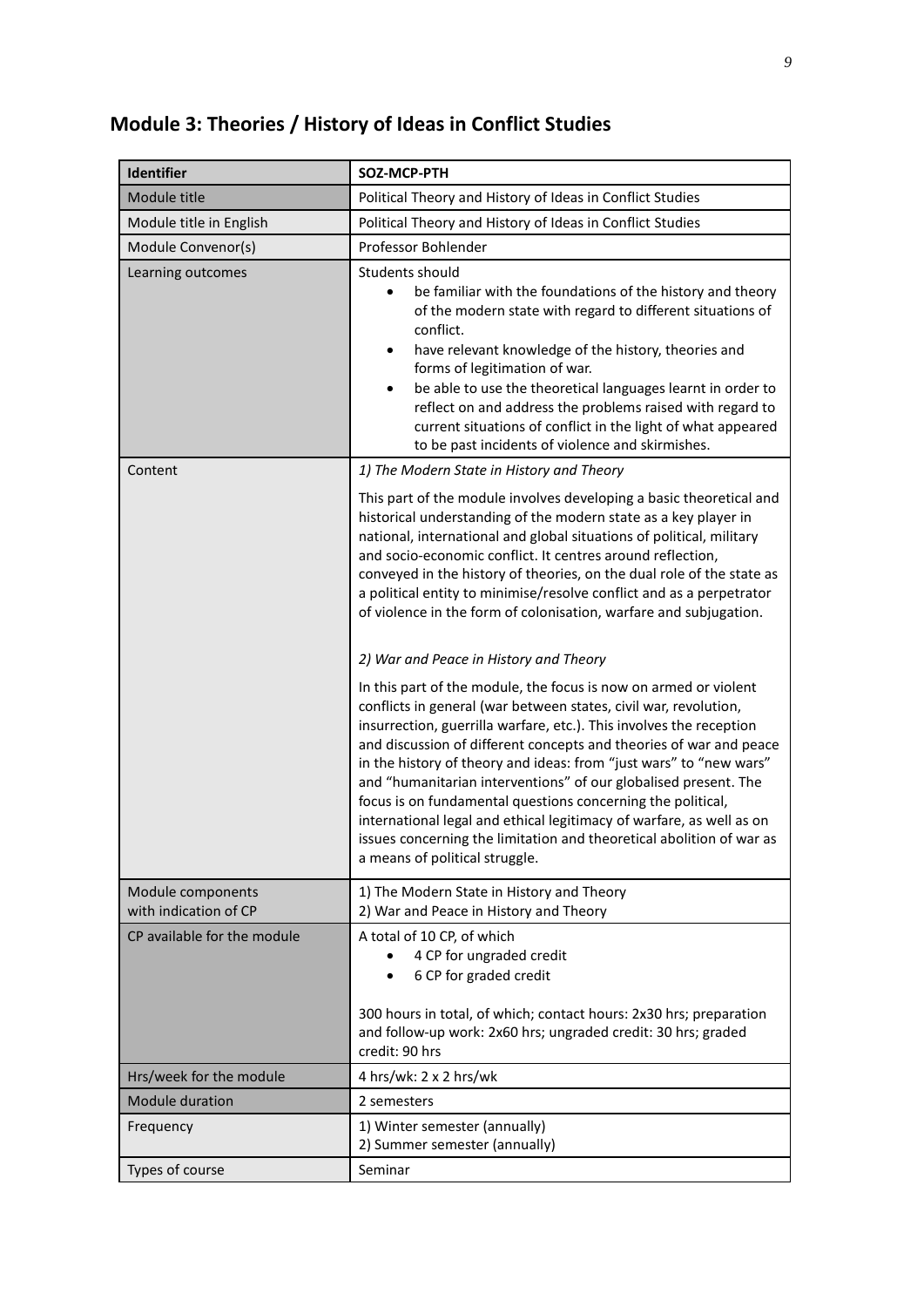| Ungraded credit                                              | Participation, including a short oral (15-20 minutes) or written<br>performance (6-8 pages) or several partial performances (which<br>may not exceed the aforementioned scope)                  |
|--------------------------------------------------------------|-------------------------------------------------------------------------------------------------------------------------------------------------------------------------------------------------|
| Type of continuous assessment<br>examination                 | Presentation (30-45 minutes) with written paper (12-15 pages) or<br>written assignment (15-20 pages) or oral examination (30 minutes)                                                           |
| <b>Examination requirements</b>                              | Knowledge of the mandatory literature and of the issues discussed<br>in the seminar, development of the main features of academic<br>debate and transfer of this knowledge to the issue at hand |
| Calculation of module grade                                  | Grade awarded for graded credit                                                                                                                                                                 |
| Rules for passing this module                                | Ungraded credit and a pass in the graded credit                                                                                                                                                 |
| Ability to retake in an effort to<br>improve grades          |                                                                                                                                                                                                 |
| Module decision-making body                                  | School Executive Board of the School of Cultural Studies and Social<br>Sciences                                                                                                                 |
| Use of the module                                            | Mandatory: MA CSP                                                                                                                                                                               |
| Does the examination grade<br>count towards the final grade? | Yes                                                                                                                                                                                             |
| Requirements for participation                               | None                                                                                                                                                                                            |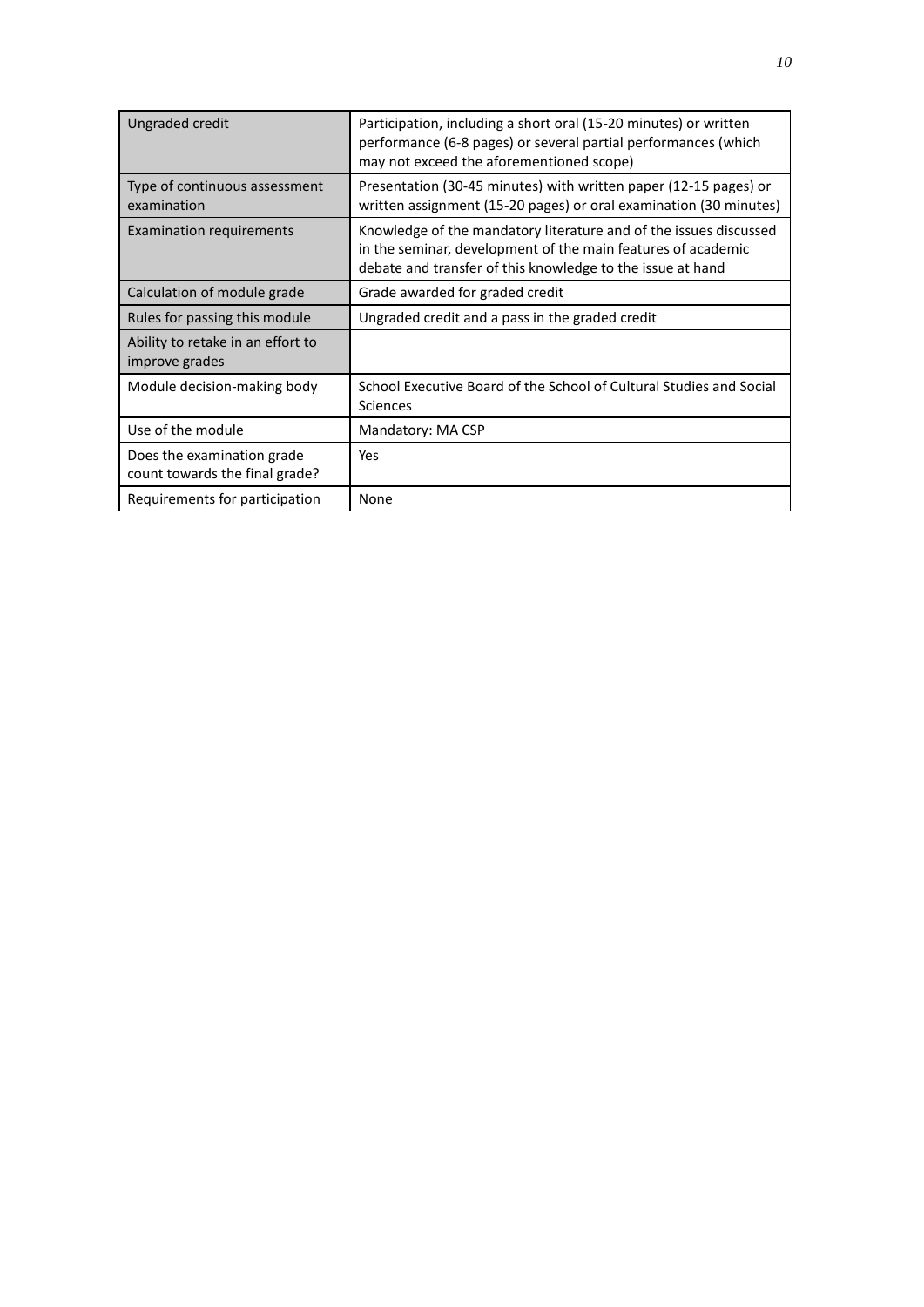#### **Module 4: Conflict, State & Society**

| Identifier                                 | SOZ-MCP-CSS                                                                                                                                                                                                                                                                                                                                                                                                                                                                                                                                                                                                                                                                                                                                                                                                                                                  |
|--------------------------------------------|--------------------------------------------------------------------------------------------------------------------------------------------------------------------------------------------------------------------------------------------------------------------------------------------------------------------------------------------------------------------------------------------------------------------------------------------------------------------------------------------------------------------------------------------------------------------------------------------------------------------------------------------------------------------------------------------------------------------------------------------------------------------------------------------------------------------------------------------------------------|
| Module title                               | Conflict, State & Society                                                                                                                                                                                                                                                                                                                                                                                                                                                                                                                                                                                                                                                                                                                                                                                                                                    |
| Module title in English                    | Conflict, State & Society                                                                                                                                                                                                                                                                                                                                                                                                                                                                                                                                                                                                                                                                                                                                                                                                                                    |
| Module Convenor(s)                         | Professors Schneckener / De Juan                                                                                                                                                                                                                                                                                                                                                                                                                                                                                                                                                                                                                                                                                                                                                                                                                             |
| Learning outcomes                          | Students should<br>have in-depth knowledge of theoretical arguments and empiri-<br>$\bullet$<br>cal findings on the role of state and non-state institutions in vi-<br>olent conflicts and peace processes,<br>have an overview of the theoretical and empirical state of re-<br>$\bullet$<br>search on the role of political institutions in conflicts,<br>be able to develop their own small empirical studies to investi-<br>$\bullet$<br>gate political institutions in conflict contexts,<br>be familiar with theories of social science research on violence<br>$\bullet$<br>and have a better understanding of different forms of political<br>violence and of dynamics of violence, especially within socie-<br>ties                                                                                                                                 |
| Content                                    | 1) Political Institutions and Peacebuilding                                                                                                                                                                                                                                                                                                                                                                                                                                                                                                                                                                                                                                                                                                                                                                                                                  |
|                                            | The first part of the module expands on the introductory courses in<br>modules 1 and 2 in the area of political institutions. In this way, the<br>relevant seminar links theoretical and methodological approaches<br>of comparative politics to key issues in conflict studies and<br>peacebuilding. The seminar focuses on the specific role of state<br>and non-state institutions in the emergence and cessation of<br>violent conflict and in longer-term peace consolidation processes.<br>Emphasis is placed on priority topics such as the role of non-<br>governmental organisations in peace promotion, links between the<br>features of democratic institutions and conflict management, or<br>international state-building measures.<br>2) Political Violence and Peacebuilding<br>The second part of the module addresses theories and forms of |
|                                            | political violence, causes of violence, dynamics of violence and the<br>impact of violent conflict on societies and international politics.<br>This also involves addressing the experience of violence and mass<br>crimes in the context of conflict. Students are familiarised with<br>empirical cases and will conduct their own case analyses.                                                                                                                                                                                                                                                                                                                                                                                                                                                                                                           |
| Module components<br>with indication of CP | 1) Political Institutions and Peacebuilding<br>2) Political Violence and Peacebuilding                                                                                                                                                                                                                                                                                                                                                                                                                                                                                                                                                                                                                                                                                                                                                                       |
| CP available for the module                | A total of 10 CP, of which<br>4 CP for ungraded credit<br>6 CP for graded credit<br>300 hours in total, of which; contact hours: 2x30 hrs; preparation<br>and follow-up work: 2x60 hrs; ungraded credit: 30 hrs; graded                                                                                                                                                                                                                                                                                                                                                                                                                                                                                                                                                                                                                                      |
|                                            | credit: 90 hrs                                                                                                                                                                                                                                                                                                                                                                                                                                                                                                                                                                                                                                                                                                                                                                                                                                               |
| Hrs/week for the module<br>Module duration | 4 hrs/wk: $2 \times 2$ hrs/wk<br>2 semesters                                                                                                                                                                                                                                                                                                                                                                                                                                                                                                                                                                                                                                                                                                                                                                                                                 |
| Frequency                                  | 1) Winter semester (annually)                                                                                                                                                                                                                                                                                                                                                                                                                                                                                                                                                                                                                                                                                                                                                                                                                                |
|                                            | 2) Summer semester (annually)                                                                                                                                                                                                                                                                                                                                                                                                                                                                                                                                                                                                                                                                                                                                                                                                                                |
| Types of course                            | Seminar                                                                                                                                                                                                                                                                                                                                                                                                                                                                                                                                                                                                                                                                                                                                                                                                                                                      |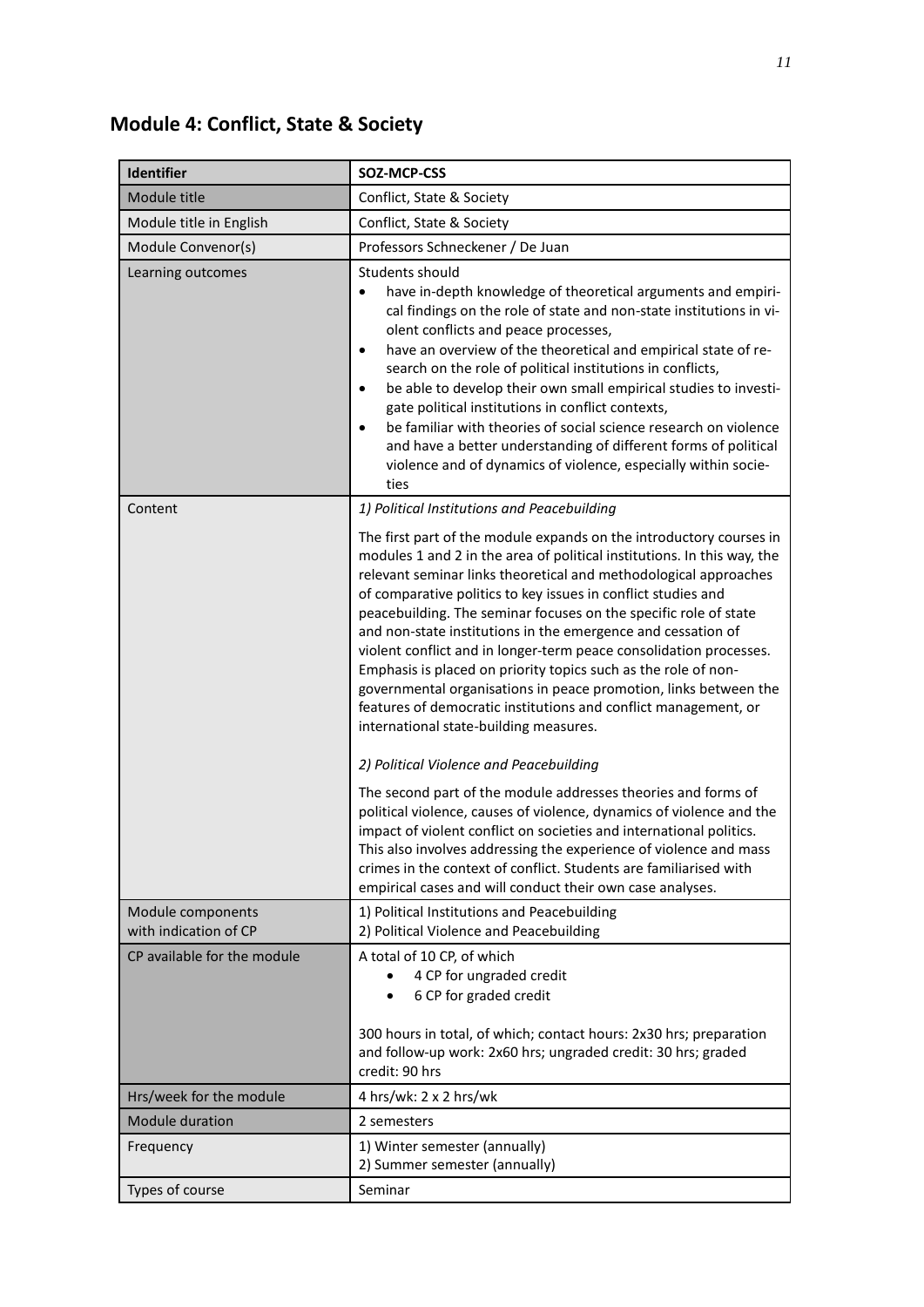| Ungraded credit                                              | Participation, including a short oral (15-20 minutes) or written<br>performance (6-8 pages) or several partial performances (which<br>may not exceed the aforementioned scope)                                                                                                                                      |
|--------------------------------------------------------------|---------------------------------------------------------------------------------------------------------------------------------------------------------------------------------------------------------------------------------------------------------------------------------------------------------------------|
| Type of continuous assessment<br>examination                 | Presentation (30-45 minutes) with written paper (12-15 pages) or<br>written assignment (15-20 pages) or oral examination (30 minutes)                                                                                                                                                                               |
| <b>Examination requirements</b>                              | Knowledge of the mandatory literature and of the issues discussed<br>in the seminar, development of the main features of academic<br>debate, transfer of this knowledge to the specific issue at hand,<br>and the conceptual design of their own small-scale analyses in the<br>thematic areas under investigation. |
| Calculation of module grade                                  | Grade awarded for graded credit                                                                                                                                                                                                                                                                                     |
| Rules for passing this module                                | Ungraded credit and a pass in the graded credit                                                                                                                                                                                                                                                                     |
| Ability to retake in an effort to<br>improve grades          |                                                                                                                                                                                                                                                                                                                     |
| Module decision-making body                                  | School Executive Board of the School of Cultural Studies and Social<br>Sciences                                                                                                                                                                                                                                     |
| Use of the module                                            | Mandatory: MA CSP                                                                                                                                                                                                                                                                                                   |
| Does the examination grade<br>count towards the final grade? | Yes                                                                                                                                                                                                                                                                                                                 |
| Requirements for participation                               | None                                                                                                                                                                                                                                                                                                                |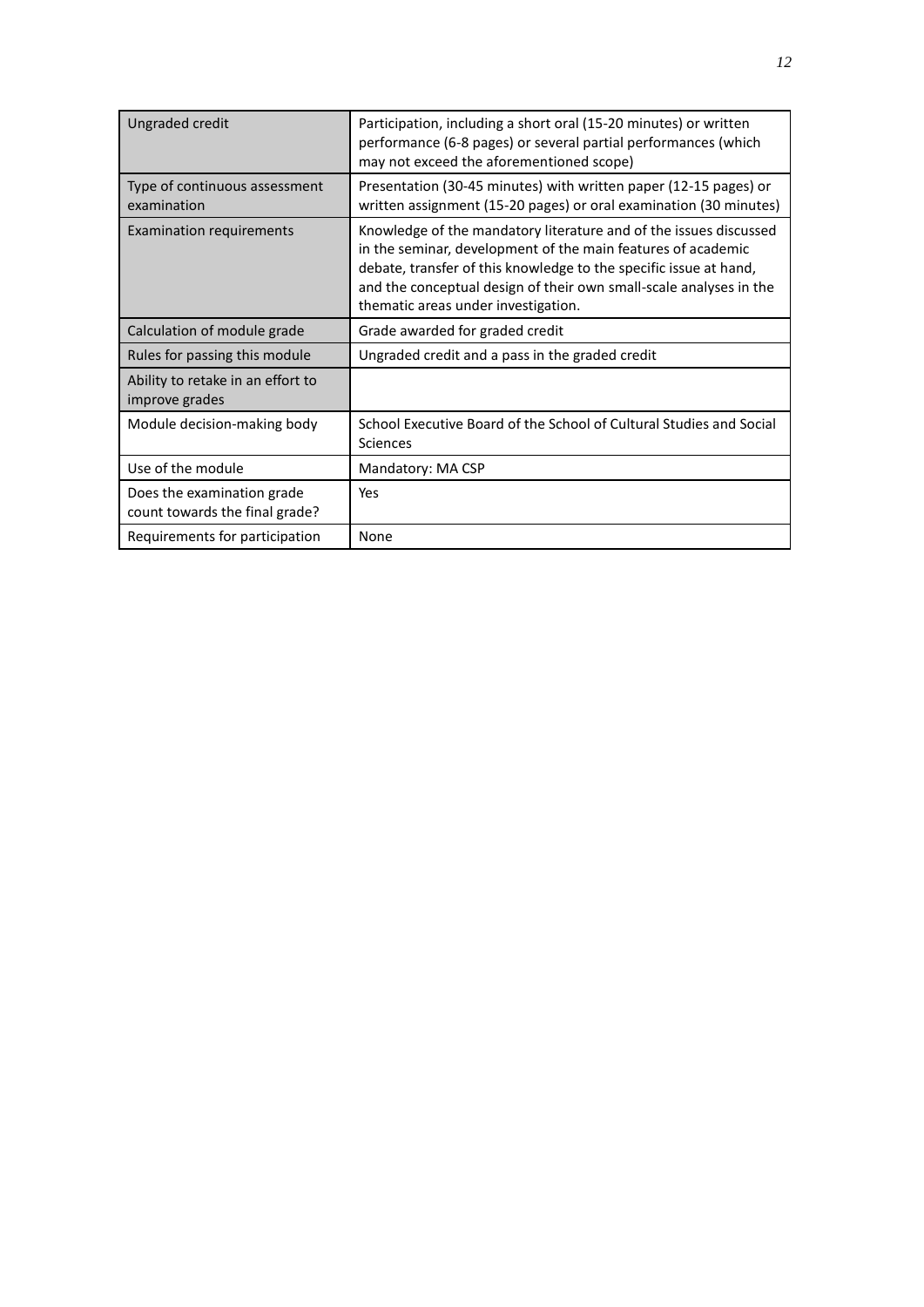#### **Module 5: Conflict, Politics & the Global Economy**

| <b>Identifier</b>                          | SOZ-MCP-CPG                                                                                                                                                                                                                                                                                                                                                                                                                                                                                                                                                                                                                                                                                                                                                                                                    |
|--------------------------------------------|----------------------------------------------------------------------------------------------------------------------------------------------------------------------------------------------------------------------------------------------------------------------------------------------------------------------------------------------------------------------------------------------------------------------------------------------------------------------------------------------------------------------------------------------------------------------------------------------------------------------------------------------------------------------------------------------------------------------------------------------------------------------------------------------------------------|
| Module title                               | Conflict, Politics & the Global Economy                                                                                                                                                                                                                                                                                                                                                                                                                                                                                                                                                                                                                                                                                                                                                                        |
| Module title in English                    | Conflict, Politics & the Global Economy                                                                                                                                                                                                                                                                                                                                                                                                                                                                                                                                                                                                                                                                                                                                                                        |
| Module Convenor(s)                         | Professors Lenschow / Mertens / Ruffing                                                                                                                                                                                                                                                                                                                                                                                                                                                                                                                                                                                                                                                                                                                                                                        |
| Learning outcomes                          | Students should<br>be familiarised with an expanded concept of conflict in terms<br>$\bullet$<br>of theory and empiricism,<br>gain an insight into the thematic area of sustainability and the<br>$\bullet$<br>tensions that lie not only in the acceptance and balancing of<br>individual sustainable development goals, but also in inter-<br>and intra-state burden-sharing,<br>become acquainted with the relationship between conflict res-<br>$\bullet$<br>olution and different forms of public and private governance,<br>gain an overview of the structure of the global economy and<br>٠<br>its inherent areas of conflict.                                                                                                                                                                          |
| Content                                    | 1) Conflict Issues in Contemporary Societies                                                                                                                                                                                                                                                                                                                                                                                                                                                                                                                                                                                                                                                                                                                                                                   |
|                                            | The first part of the module addresses selected topics and<br>constellations of conflict in connection with the global sustainable<br>development goals. Emphasis is placed on conflicts of political<br>"doctrines" (such as prevention versus innovation), conflicts of<br>interests (e.g. the expansion of renewable energy and nature<br>conservation), and distributional conflicts along various spatial,<br>material and temporal dimensions. Consideration is given not only<br>to states and international organisations, but also to stakeholders<br>from science, business and civil society. One key area is the<br>analysis of different constellations and modes of governance.<br>2) Conflict and Power in the Global Economy<br>The second part of the module addresses selected issues of the |
|                                            | international political economy, providing students with the basis<br>to analyse and debate the power relations and distributional<br>conflicts of the world economic order. In the process, not only<br>states and international organisations are considered, but also<br>companies, interest groups and everyday actors, enabling students<br>to grasp the conflict dynamics in the political constitution of global<br>capitalism. Priority topics include working and production<br>conditions, world trade, finance and currencies, and sustainable<br>economic activity.                                                                                                                                                                                                                                |
| Module components<br>with indication of CP | 1) Conflict Issues in Contemporary Societies<br>2) Conflict and Power in the Global Economy                                                                                                                                                                                                                                                                                                                                                                                                                                                                                                                                                                                                                                                                                                                    |
| CP available for the module                | A total of 10 CP, of which<br>4 CP for ungraded credit<br>6 CP for graded credit<br>300 hours in total, of which; contact hours: 2x30 hrs; preparation<br>and follow-up work: 2x60 hrs; ungraded credit: 30 hrs; graded<br>credit: 90 hrs                                                                                                                                                                                                                                                                                                                                                                                                                                                                                                                                                                      |
| Hrs/week for the module                    | 4 hrs/wk: $2 \times 2$ hrs/wk                                                                                                                                                                                                                                                                                                                                                                                                                                                                                                                                                                                                                                                                                                                                                                                  |
| <b>Module duration</b>                     | 2 semesters                                                                                                                                                                                                                                                                                                                                                                                                                                                                                                                                                                                                                                                                                                                                                                                                    |
| Frequency                                  | 1) Winter semester (annually)<br>2) Summer semester (annually)                                                                                                                                                                                                                                                                                                                                                                                                                                                                                                                                                                                                                                                                                                                                                 |
| Types of course                            | Seminar                                                                                                                                                                                                                                                                                                                                                                                                                                                                                                                                                                                                                                                                                                                                                                                                        |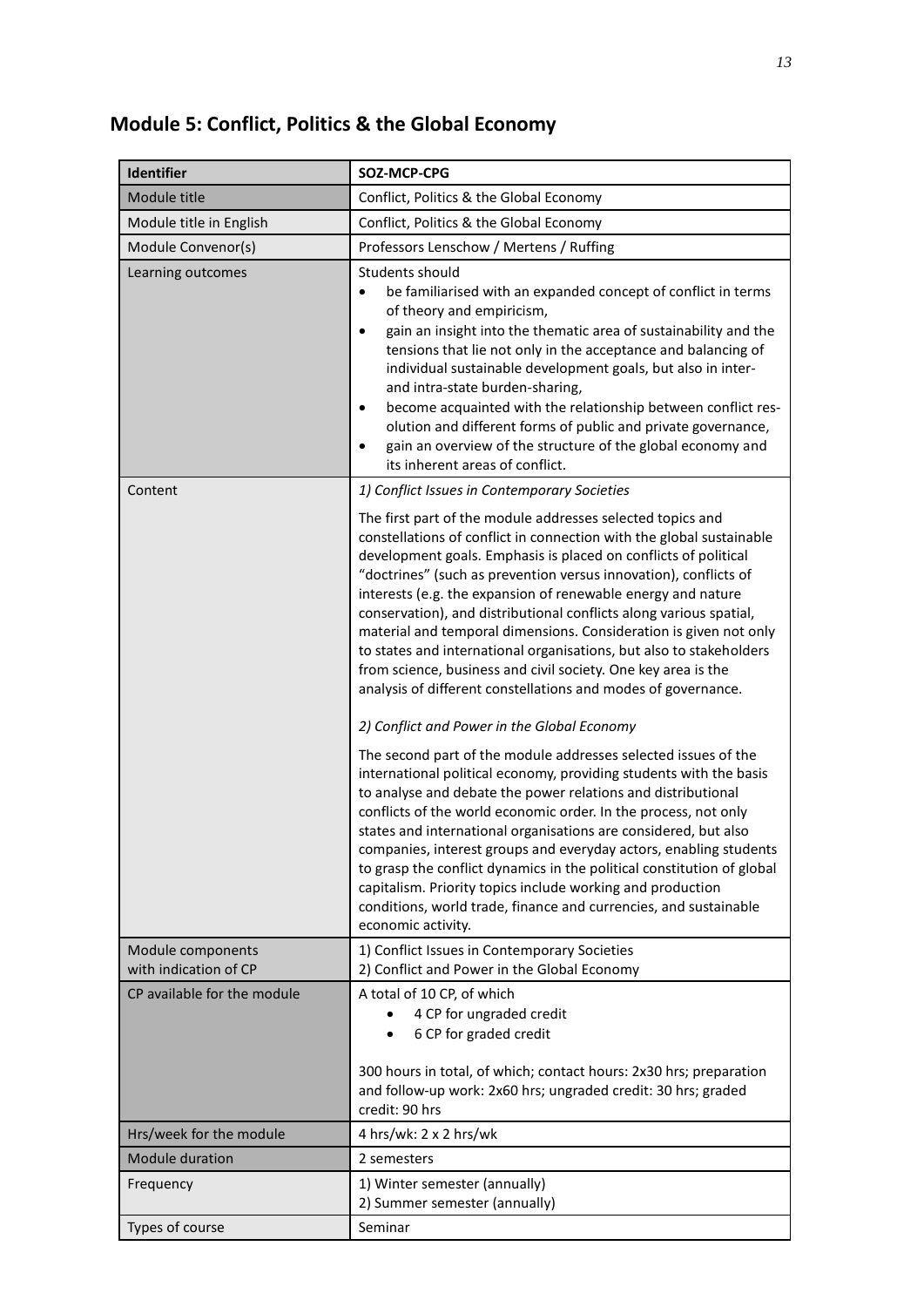| Ungraded credit                                              | Participation, including a short oral (15-20 minutes) or written<br>performance (6-8 pages) or several partial performances (which<br>may not exceed the aforementioned scope)                  |
|--------------------------------------------------------------|-------------------------------------------------------------------------------------------------------------------------------------------------------------------------------------------------|
| Type of continuous assessment<br>examination                 | Presentation (30-45 minutes) with written paper (12-15 pages) or<br>written assignment (15-20 pages) or oral examination (30 minutes)                                                           |
| <b>Examination requirements</b>                              | Knowledge of the mandatory literature and of the issues discussed<br>in the seminar, development of the main features of academic<br>debate and transfer of this knowledge to the issue at hand |
| Calculation of module grade                                  | Grade awarded for graded credit                                                                                                                                                                 |
| Rules for passing this module                                | Ungraded credit and a pass in the graded credit                                                                                                                                                 |
| Ability to retake in an effort to<br>improve grades          |                                                                                                                                                                                                 |
| Module decision-making body                                  | School Executive Board of the School of Cultural Studies and Social<br>Sciences                                                                                                                 |
| Use of the module                                            | Mandatory: MA CSP                                                                                                                                                                               |
| Does the examination grade<br>count towards the final grade? | Yes                                                                                                                                                                                             |
| Requirements for participation                               | None                                                                                                                                                                                            |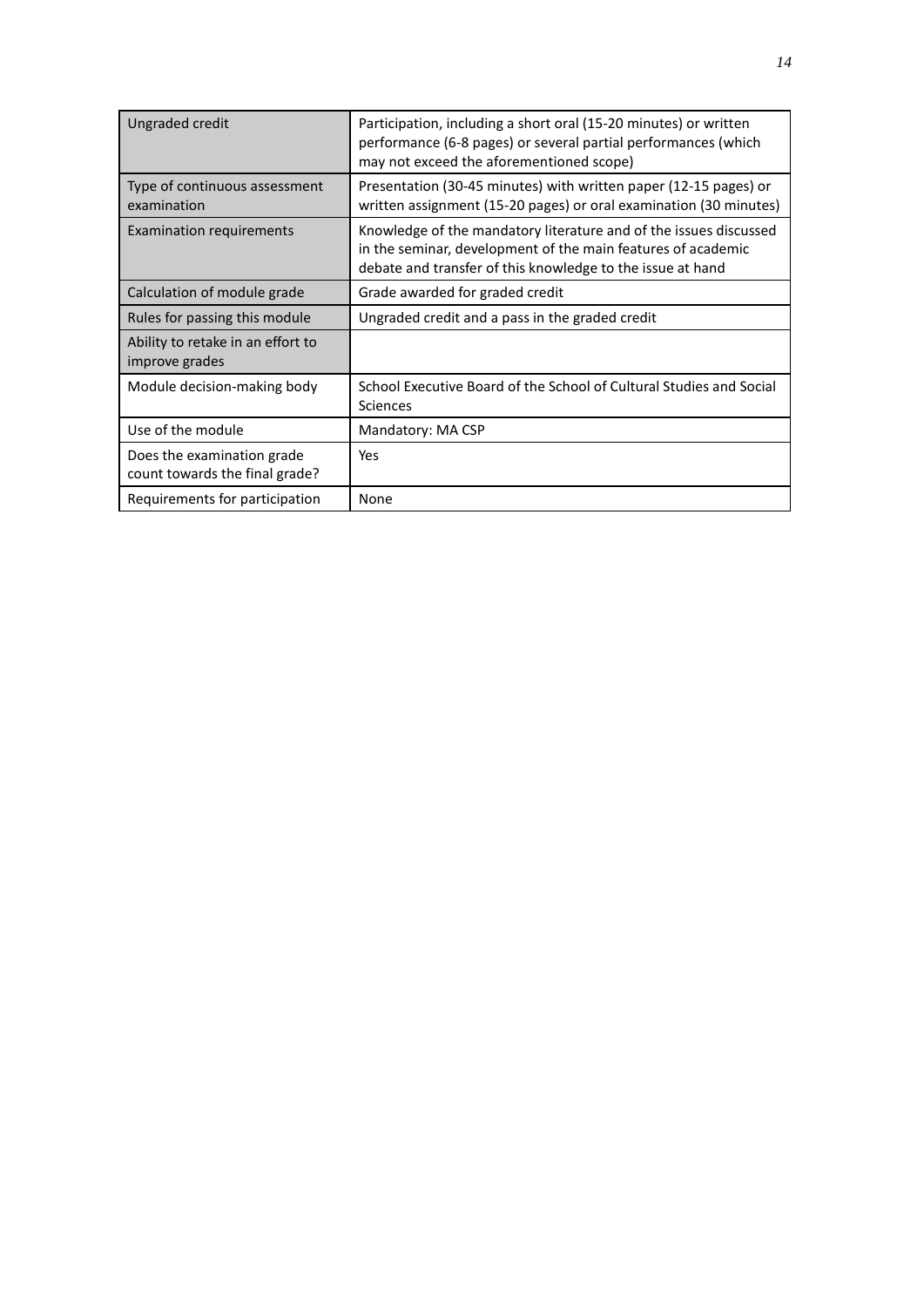#### **Professional & Research Practice**

| Identifier                                          | SOZ-MBF-SQ                                                                                                                                                                                                                                                                                                                                                                                                                                        |
|-----------------------------------------------------|---------------------------------------------------------------------------------------------------------------------------------------------------------------------------------------------------------------------------------------------------------------------------------------------------------------------------------------------------------------------------------------------------------------------------------------------------|
| Module title                                        | Professional & Research Practice                                                                                                                                                                                                                                                                                                                                                                                                                  |
| Module title in English                             | Professional & Research Practice                                                                                                                                                                                                                                                                                                                                                                                                                  |
| Module Convenor(s)                                  | Master's Programme Convenors                                                                                                                                                                                                                                                                                                                                                                                                                      |
| Learning outcomes                                   | Students should<br>acquire practice-oriented methods that further qualify them<br>$\bullet$<br>for the labour market in the field of conflict management and<br>peacebuilding,<br>have in-depth knowledge of the organisation and working<br>$\bullet$<br>methods of specific fields of work,<br>be able to prepare for job applications and job opportunities in<br>$\bullet$<br>peacebuilding,<br>have in-depth knowledge of practical methods. |
| Content                                             | The module contains three key elements:                                                                                                                                                                                                                                                                                                                                                                                                           |
|                                                     | (1) Courses that aim to provide students with further skills for the<br>peacebuilding job market, enabling them to acquire practice-ori-<br>ented methods (e.g. introduction to project management, pro-<br>gramme evaluation methods), as well as general courses on inter-<br>disciplinary key skills (2 or 4 CP);                                                                                                                              |
|                                                     | (2) Study trips (e.g. to Berlin or Brussels) as well as supplementary<br>block seminars held by practitioners, providing students with in-<br>depth knowledge of the organisation and working methods of spe-<br>cific fields of work in peacebuilding (2 or 4 CP);                                                                                                                                                                               |
|                                                     | (3) The module also includes the Colloquium for the Master's The-<br>sis, the Research Seminar and a mandatory internship (see below).                                                                                                                                                                                                                                                                                                            |
| Module components<br>with indication of CP          | In addition to the Colloquium for the Master's Thesis, the Research<br>Seminar and the internship (see below): 2-4 courses in which stu-<br>dents learn and acquire in-depth knowledge, methods and tech-<br>niques in research and practice, including language courses.                                                                                                                                                                         |
| CP available for the module                         | In addition to the Colloquium for the Master's Thesis, the Research<br>Seminar and the internship (see below): 8 CP                                                                                                                                                                                                                                                                                                                               |
| Hrs/week for the module                             | In addition to the Colloquium for the Master's Thesis, the Research<br>Seminar and the internship (see below): 4-8 hrs/wk                                                                                                                                                                                                                                                                                                                         |
| Module duration                                     | Usually 2-3 semesters                                                                                                                                                                                                                                                                                                                                                                                                                             |
| Frequency                                           | At least one course is offered per semester by the School of Cul-<br>tural Studies and Social Sciences (FB 01)                                                                                                                                                                                                                                                                                                                                    |
| Types of course                                     | Seminars, block seminars, study trips                                                                                                                                                                                                                                                                                                                                                                                                             |
| Ungraded credit                                     | Participation, as well as small written or oral assignments or sev-<br>eral partial performances; where applicable, special forms depend-<br>ing on the provider of the course.                                                                                                                                                                                                                                                                   |
| Type of continuous assessment<br>examination        | Not applicable                                                                                                                                                                                                                                                                                                                                                                                                                                    |
| <b>Examination requirements</b>                     | $\frac{1}{2}$                                                                                                                                                                                                                                                                                                                                                                                                                                     |
| Calculation of module grade                         | $\overline{\phantom{a}}$                                                                                                                                                                                                                                                                                                                                                                                                                          |
| Rules for passing this module                       | MA in Conflict Studies and Peacebuilding: at least 2 ungraded cred-<br>its                                                                                                                                                                                                                                                                                                                                                                        |
| Ability to retake in an effort to<br>improve grades |                                                                                                                                                                                                                                                                                                                                                                                                                                                   |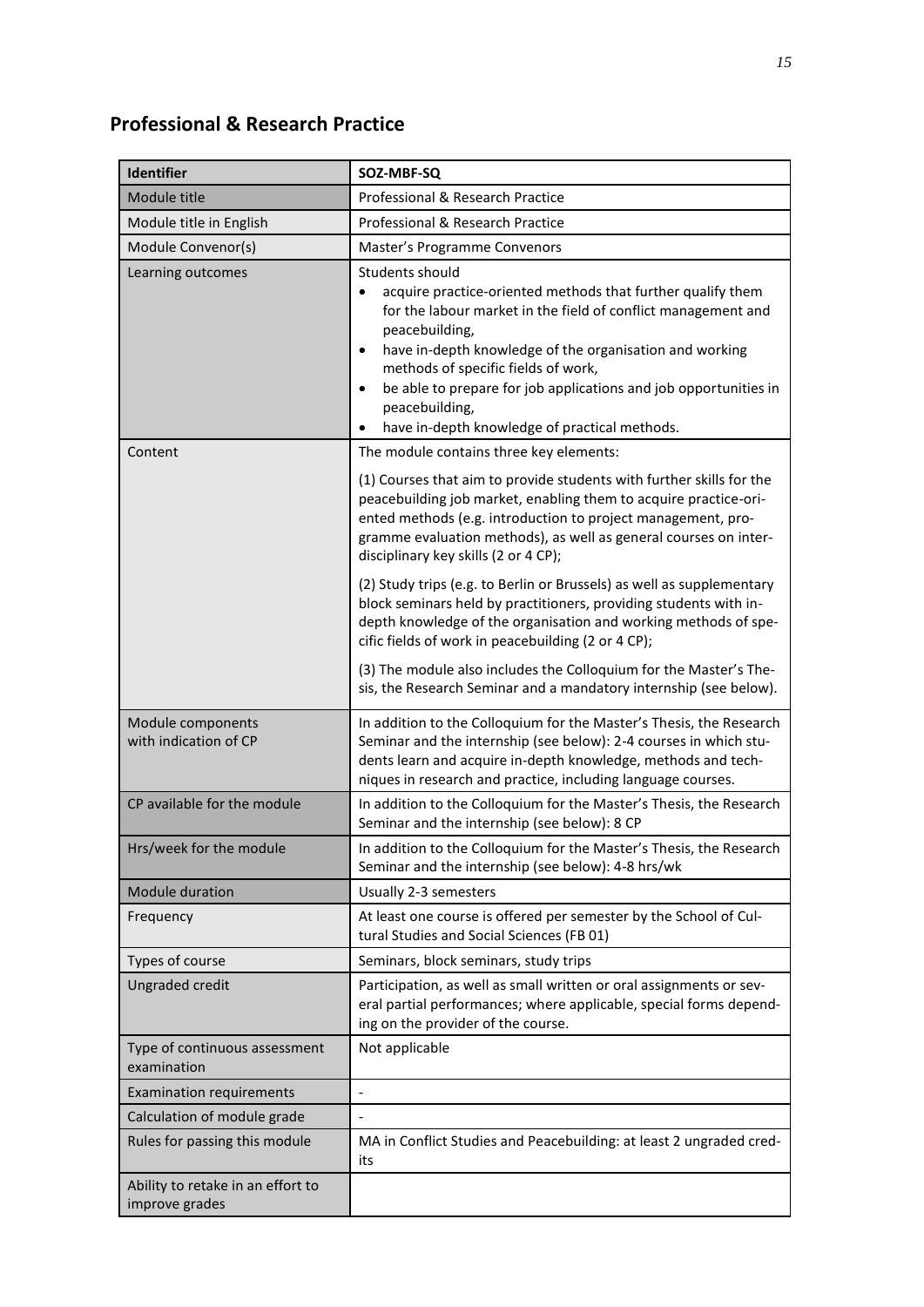| Module decision-making body                                  | School Executive Board of the School of Cultural Studies and Social<br><b>Sciences</b>                                                                                                                         |
|--------------------------------------------------------------|----------------------------------------------------------------------------------------------------------------------------------------------------------------------------------------------------------------|
| Use of the module                                            | Compulsory module with integrated elective options:<br>MA in Conflict Studies and Peacebuilding<br>MA in European Governance: Market, Power, Community<br>٠<br>MA in Sociology: Dynamics of Social Change<br>٠ |
| Does the examination grade<br>count towards the final grade? | No.                                                                                                                                                                                                            |
| Requirements for participation                               | None                                                                                                                                                                                                           |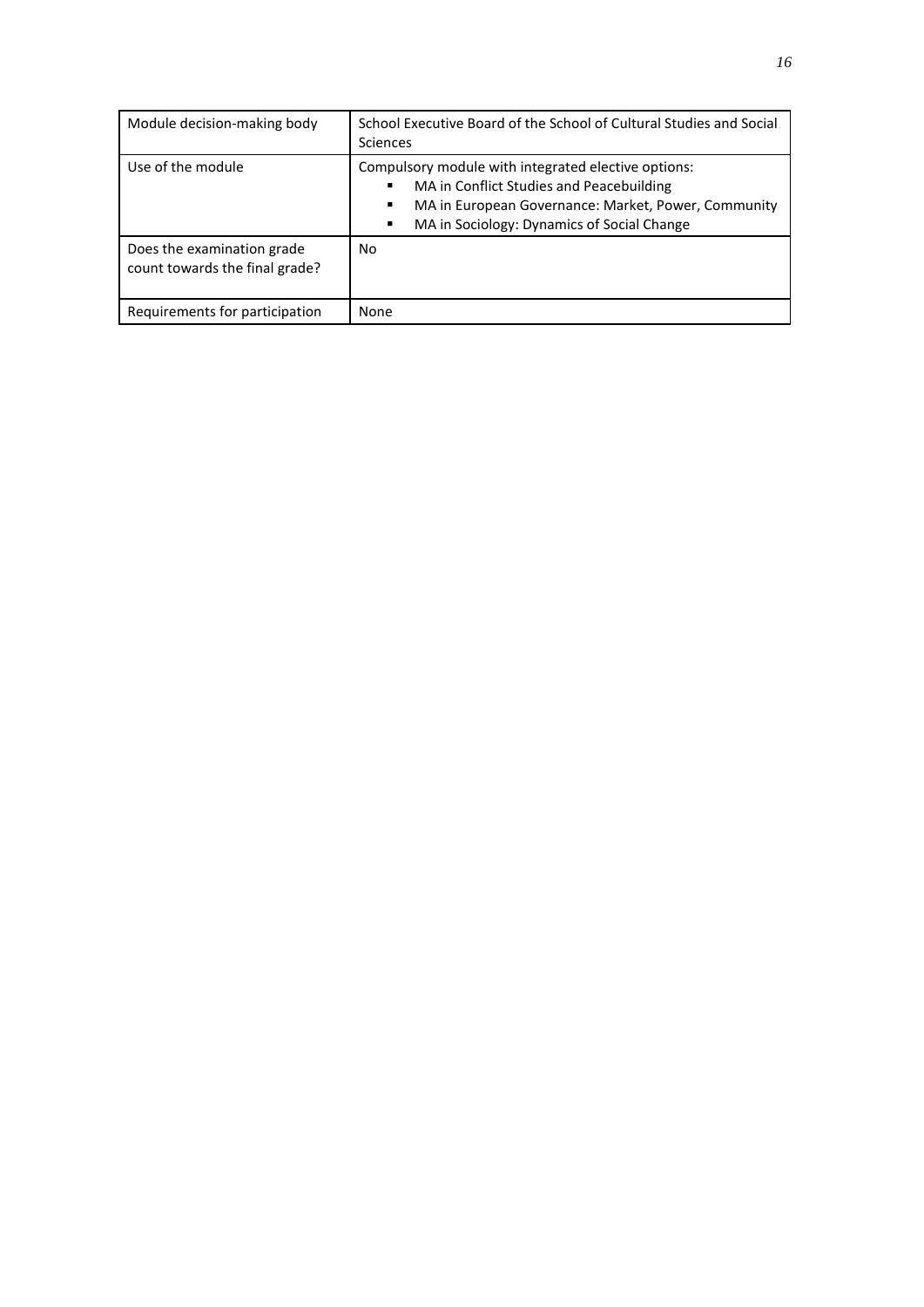#### **Research Seminar**

| <b>Identifier</b>                                   | SOZ-MBF-FS                                                                                                                                                                                                                                                                                                                                                                                               |
|-----------------------------------------------------|----------------------------------------------------------------------------------------------------------------------------------------------------------------------------------------------------------------------------------------------------------------------------------------------------------------------------------------------------------------------------------------------------------|
| Module title                                        | Research Seminar                                                                                                                                                                                                                                                                                                                                                                                         |
| Module title in English                             | <b>Research Seminar</b>                                                                                                                                                                                                                                                                                                                                                                                  |
| Module Convenor(s)                                  | All faculty members<br>(responsible for organisation: Master's Programme Convenors)                                                                                                                                                                                                                                                                                                                      |
| Learning outcomes                                   | Students should<br>have research-oriented theoretical, methodical and methodo-<br>logical knowledge,<br>have applied knowledge of empirical social research for their<br>$\bullet$<br>own research project,<br>be able to carry out their own small research projects inde-<br>$\bullet$<br>pendently,<br>be able to have initial thoughts about the topic and question of<br>their own Master's thesis. |
| Content                                             | In the Research Seminar, Master's students are introduced to the<br>preparation, organisation, implementation and presentation of a<br>small research project in the field of conflict studies and<br>peacebuilding. Efforts are taken to integrate the work into ongoing<br>research projects at the Institute of Social Sciences.                                                                      |
| Module components<br>with indication of CP          | <b>Research Seminar</b>                                                                                                                                                                                                                                                                                                                                                                                  |
| CP available for the module                         | 8 CP                                                                                                                                                                                                                                                                                                                                                                                                     |
|                                                     | 240 hours in total, of which; contact hours: 30 hrs; preparation and<br>follow-up work: 90 hrs; graded credit: 120 hrs                                                                                                                                                                                                                                                                                   |
| Hrs/week for the module                             | 2 hrs/wk                                                                                                                                                                                                                                                                                                                                                                                                 |
| <b>Module duration</b>                              | 1 semester                                                                                                                                                                                                                                                                                                                                                                                               |
| Frequency                                           | Usually in the winter semester for the degree programme; there<br>may be alternative options in research seminars in other Master's<br>programmes at the Institute of Social Sciences                                                                                                                                                                                                                    |
| Types of course                                     | Seminar                                                                                                                                                                                                                                                                                                                                                                                                  |
| <b>Ungraded credit</b>                              |                                                                                                                                                                                                                                                                                                                                                                                                          |
| Type of continuous assessment<br>examination        | Active and regular participation in the preparation,<br>implementation, documentation and presentation of an academic<br>research project, preparation of a research report (15-20 pages).                                                                                                                                                                                                               |
| <b>Examination requirements</b>                     | Knowledge of the mandatory literature and of the issues discussed<br>in the seminar, development of the main features of academic<br>debate, and transfer of this knowledge to the issue at hand;<br>independent preparation, implementation, documentation and<br>presentation of a research project                                                                                                    |
| Calculation of module grade                         | Grade awarded for graded credit                                                                                                                                                                                                                                                                                                                                                                          |
| Rules for passing this module                       | A pass in a graded credit                                                                                                                                                                                                                                                                                                                                                                                |
| Ability to retake in an effort to<br>improve grades |                                                                                                                                                                                                                                                                                                                                                                                                          |
| Module decision-making body                         | School Executive Board of the School of Cultural Studies and Social<br>Sciences                                                                                                                                                                                                                                                                                                                          |
| Use of the module                                   | Mandatory:<br>MA in Conflict Studies and Peacebuilding<br>MA in Sociology: Dynamics of Social Change<br>MA in European Governance: Market, Power, Community<br>$\bullet$                                                                                                                                                                                                                                 |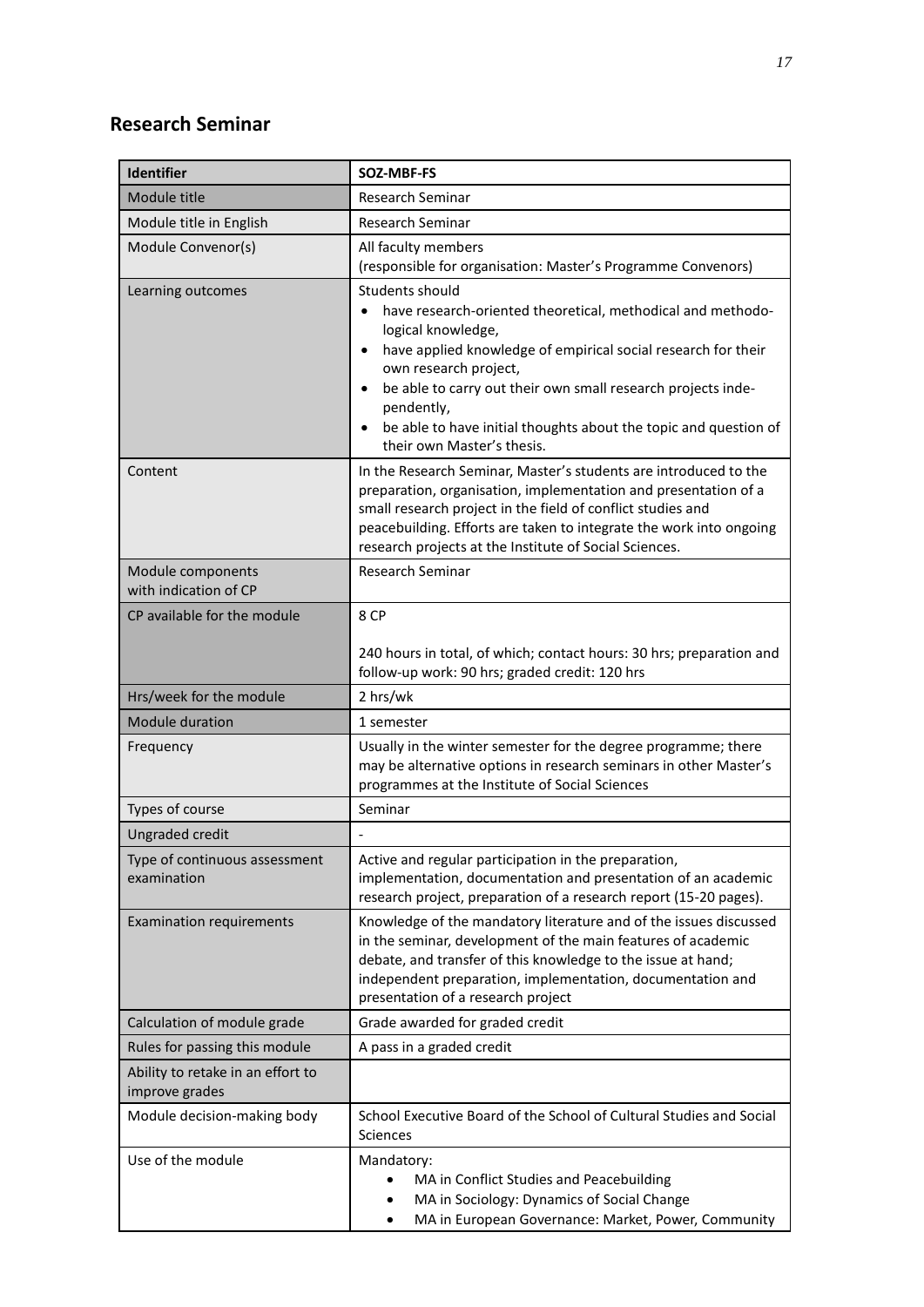| Does the examination grade<br>count towards the final grade? | Yes  |
|--------------------------------------------------------------|------|
| Requirements for participation                               | None |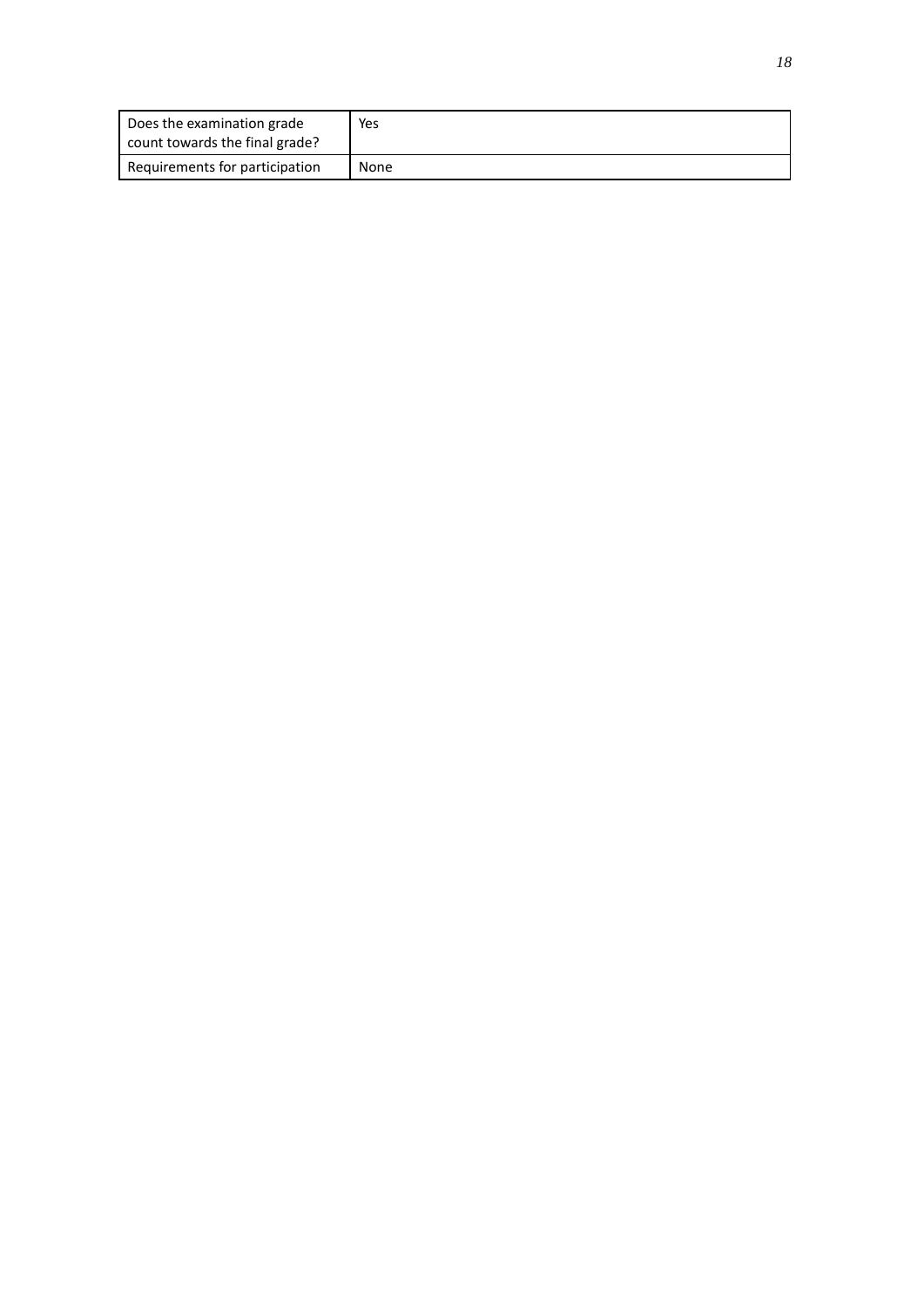#### **Internship**

| Identifier                                                   | SOZ-MBF-BPR                                                                                                                                                                                                                                                                                                                                                                                                                                                                                                                                  |
|--------------------------------------------------------------|----------------------------------------------------------------------------------------------------------------------------------------------------------------------------------------------------------------------------------------------------------------------------------------------------------------------------------------------------------------------------------------------------------------------------------------------------------------------------------------------------------------------------------------------|
| Module title                                                 | Internship                                                                                                                                                                                                                                                                                                                                                                                                                                                                                                                                   |
| Module title in English                                      | Internship                                                                                                                                                                                                                                                                                                                                                                                                                                                                                                                                   |
| Module Convenor(s)                                           | Study Abroad and Internship Office / the School's Internship Officer,<br>possibly the supervising lecturer                                                                                                                                                                                                                                                                                                                                                                                                                                   |
| Learning outcomes                                            | Students<br>• gain insights into the world of work, and acquire their first work<br>experience and contacts in the field of conflict studies and<br>peacebuilding,<br>• are able to realistically assess their future job opportunities in<br>the specific area of the internship,<br>• have in-depth knowledge of the organisation and working meth-<br>ods of a professional field,<br>• are trained to practically apply the skills acquired during their<br>studies,<br>• have an enhanced capacity for integrating theory and practice. |
| Content                                                      | Specialist full-time internship lasting at least 180 hours, information<br>and support is provided by the Study Abroad and Internship Office<br>and the Programme Directors                                                                                                                                                                                                                                                                                                                                                                  |
| Module components<br>with indication of CP                   | Internship 6 CP, including an obligatory end-of-internship report                                                                                                                                                                                                                                                                                                                                                                                                                                                                            |
| CP available for the module                                  | Evidence of having worked for 180 hours, including the end-of-in-<br>ternship report                                                                                                                                                                                                                                                                                                                                                                                                                                                         |
| Hrs/week for the module                                      | Variable, a minimum of 180 hours (6 CP)                                                                                                                                                                                                                                                                                                                                                                                                                                                                                                      |
| <b>Module duration</b>                                       |                                                                                                                                                                                                                                                                                                                                                                                                                                                                                                                                              |
| Frequency                                                    | Not applicable                                                                                                                                                                                                                                                                                                                                                                                                                                                                                                                               |
| Types of course                                              | Not applicable                                                                                                                                                                                                                                                                                                                                                                                                                                                                                                                               |
| Ungraded credit                                              | Furnished by producing an end-of-internship report and an intern-<br>ship certificate                                                                                                                                                                                                                                                                                                                                                                                                                                                        |
| Type of continuous assessment<br>examination                 | Not applicable                                                                                                                                                                                                                                                                                                                                                                                                                                                                                                                               |
| <b>Examination requirements</b>                              | Not applicable                                                                                                                                                                                                                                                                                                                                                                                                                                                                                                                               |
| Calculation of module grade                                  |                                                                                                                                                                                                                                                                                                                                                                                                                                                                                                                                              |
| Rules for passing this module                                | Completion of internship; proof is furnished by producing an end-<br>of-internship report and an internship certificate issued by the or-<br>ganisation offering the internship.                                                                                                                                                                                                                                                                                                                                                             |
| Ability to retake in an effort to<br>improve grades          |                                                                                                                                                                                                                                                                                                                                                                                                                                                                                                                                              |
| Module decision-making body                                  | School Executive Board of the School of Cultural Studies and Social<br>Sciences                                                                                                                                                                                                                                                                                                                                                                                                                                                              |
| Use of the module                                            | Mandatory<br>MA in Conflict Studies and Peacebuilding<br>Core electives in Professional and Research Practice<br>MA in Sociology: Dynamics of Social Change<br>Electives SOZ-M-FWB<br>MA in European Governance: Market, Power, Community<br>(see subject-specific examination regulations with regard<br>to requirements for internships abroad as part of a com-<br>pulsory period abroad)                                                                                                                                                 |
| Does the examination grade<br>count towards the final grade? | No                                                                                                                                                                                                                                                                                                                                                                                                                                                                                                                                           |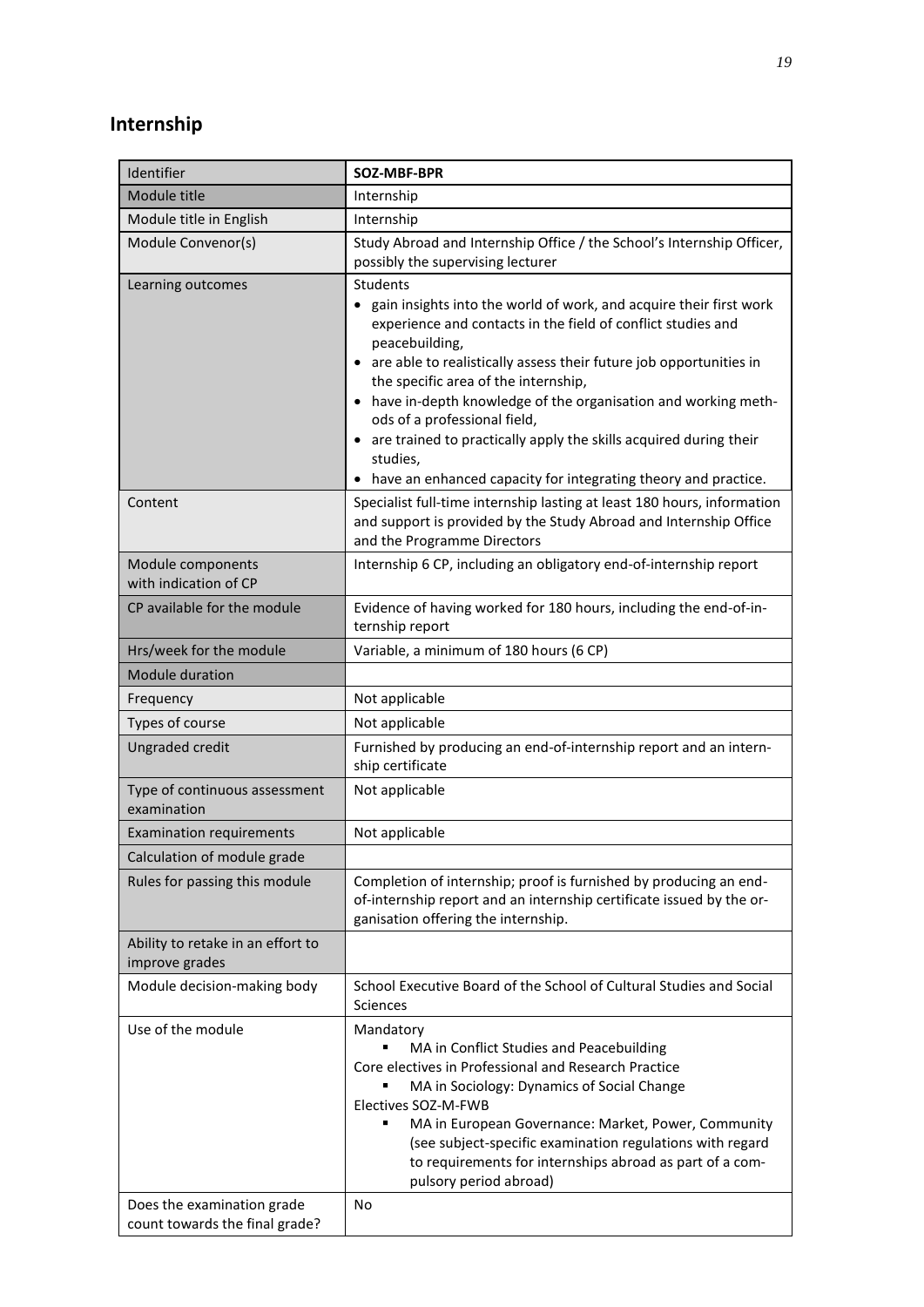| Requirements for participation | Students must notify the Study Abroad and Internship Office of the |
|--------------------------------|--------------------------------------------------------------------|
|                                | I Institute of Social Sciences of their internship in advance      |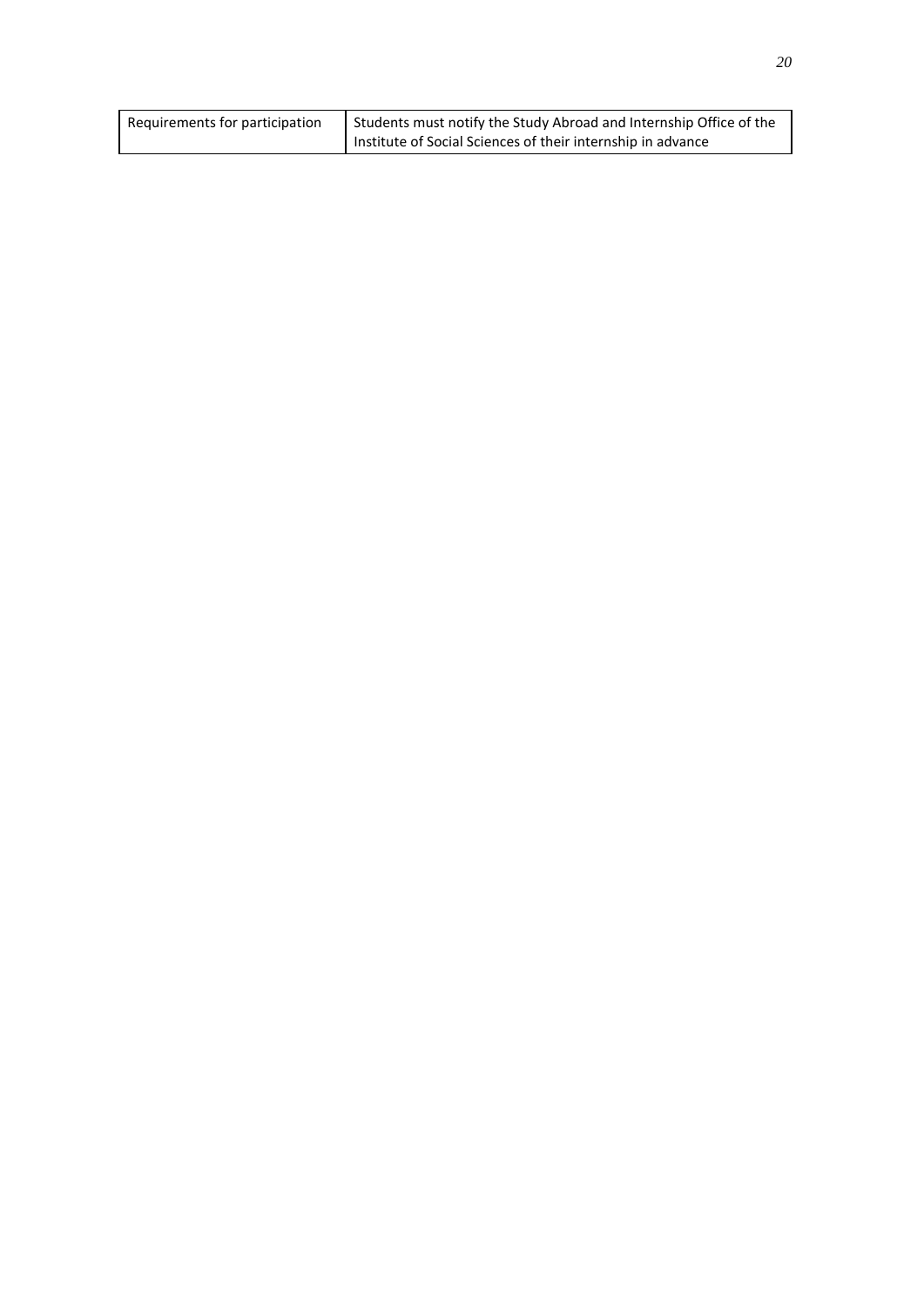#### **Electives**

| <b>Identifier</b>                                   | SOZ-M-FWB                                                                                                                                                                                                                                                                                                                                                                                                                                                                                                                                                                                                                                                                                                                                                                                                                                                                                                                       |
|-----------------------------------------------------|---------------------------------------------------------------------------------------------------------------------------------------------------------------------------------------------------------------------------------------------------------------------------------------------------------------------------------------------------------------------------------------------------------------------------------------------------------------------------------------------------------------------------------------------------------------------------------------------------------------------------------------------------------------------------------------------------------------------------------------------------------------------------------------------------------------------------------------------------------------------------------------------------------------------------------|
| Module title                                        | Electives                                                                                                                                                                                                                                                                                                                                                                                                                                                                                                                                                                                                                                                                                                                                                                                                                                                                                                                       |
| Module title in English                             | Electives                                                                                                                                                                                                                                                                                                                                                                                                                                                                                                                                                                                                                                                                                                                                                                                                                                                                                                                       |
| Module Convenor(s)                                  | Responsible for organisation: Master's Programme Convenors                                                                                                                                                                                                                                                                                                                                                                                                                                                                                                                                                                                                                                                                                                                                                                                                                                                                      |
| Learning outcomes                                   | Students<br>gain cross-disciplinary insights into thematic areas of their<br>choice,<br>expand on their knowledge and skills in conflict studies and<br>$\bullet$<br>peacebuilding in a broader sense,<br>broaden their analytical and methodological perspectives on<br>$\bullet$<br>key thematic areas in conflict studies and peacebuilding.                                                                                                                                                                                                                                                                                                                                                                                                                                                                                                                                                                                 |
| Content                                             | The free electives enable students to specialise flexibly and across<br>disciplines. They include, in particular, courses in thematically re-<br>lated Master's programmes in the Social Sciences and Humanities<br>(especially the Master's in European Governance, the Master's in<br>International Migration and Intercultural Relations and the Mas-<br>ter's in Sociology) as well as additional options from other disci-<br>plines such as Law, Economics and History. Students must earn a<br>minimum of 22 CP in free electives, which should include two<br>courses worth 6 CP each (graded credit). To ensure that the stu-<br>dent's choice of modules from the electives is suitable for his/her<br>individual study programme, he/she is strongly recommended to<br>participate at an obligatory advisory session from one of the full-<br>time faculty members involved in the relevant Master's pro-<br>gramme. |
| Module components<br>with indication of CP          | Variable                                                                                                                                                                                                                                                                                                                                                                                                                                                                                                                                                                                                                                                                                                                                                                                                                                                                                                                        |
| CP available for the module                         | Total: 22 CP, free electives                                                                                                                                                                                                                                                                                                                                                                                                                                                                                                                                                                                                                                                                                                                                                                                                                                                                                                    |
| Hrs/week for the module                             | Variable, totalling 12 hrs/wk                                                                                                                                                                                                                                                                                                                                                                                                                                                                                                                                                                                                                                                                                                                                                                                                                                                                                                   |
| <b>Module duration</b>                              | Variable                                                                                                                                                                                                                                                                                                                                                                                                                                                                                                                                                                                                                                                                                                                                                                                                                                                                                                                        |
| Frequency                                           | Continuous                                                                                                                                                                                                                                                                                                                                                                                                                                                                                                                                                                                                                                                                                                                                                                                                                                                                                                                      |
| Types of course                                     | Seminars                                                                                                                                                                                                                                                                                                                                                                                                                                                                                                                                                                                                                                                                                                                                                                                                                                                                                                                        |
| Ungraded credit                                     | Participation and completion of a short written or oral assignment<br>or several partial performances                                                                                                                                                                                                                                                                                                                                                                                                                                                                                                                                                                                                                                                                                                                                                                                                                           |
| Type of continuous assessment<br>examination        | Presentation with written paper, written assignment or oral exami-<br>nation                                                                                                                                                                                                                                                                                                                                                                                                                                                                                                                                                                                                                                                                                                                                                                                                                                                    |
| <b>Examination requirements</b>                     | In line with the requirements of the selected courses                                                                                                                                                                                                                                                                                                                                                                                                                                                                                                                                                                                                                                                                                                                                                                                                                                                                           |
| Calculation of module grade                         |                                                                                                                                                                                                                                                                                                                                                                                                                                                                                                                                                                                                                                                                                                                                                                                                                                                                                                                                 |
| Rules for passing this module                       | Proof of graded and ungraded credit (a pass in graded coursework)<br>(at least 2 graded credits and at least 3 ungraded credits)                                                                                                                                                                                                                                                                                                                                                                                                                                                                                                                                                                                                                                                                                                                                                                                                |
| Ability to retake in an effort to<br>improve grades |                                                                                                                                                                                                                                                                                                                                                                                                                                                                                                                                                                                                                                                                                                                                                                                                                                                                                                                                 |
| Module decision-making body                         | School Executive Board of the School of Cultural Studies and Social<br>Sciences                                                                                                                                                                                                                                                                                                                                                                                                                                                                                                                                                                                                                                                                                                                                                                                                                                                 |
| Use of the module                                   | Mandatory with elective options:<br>MA in Conflict Studies and Peacebuilding<br>MA in European Governance: Market, Power, Community<br>MA in Sociology: Dynamics of Social Change<br>٠                                                                                                                                                                                                                                                                                                                                                                                                                                                                                                                                                                                                                                                                                                                                          |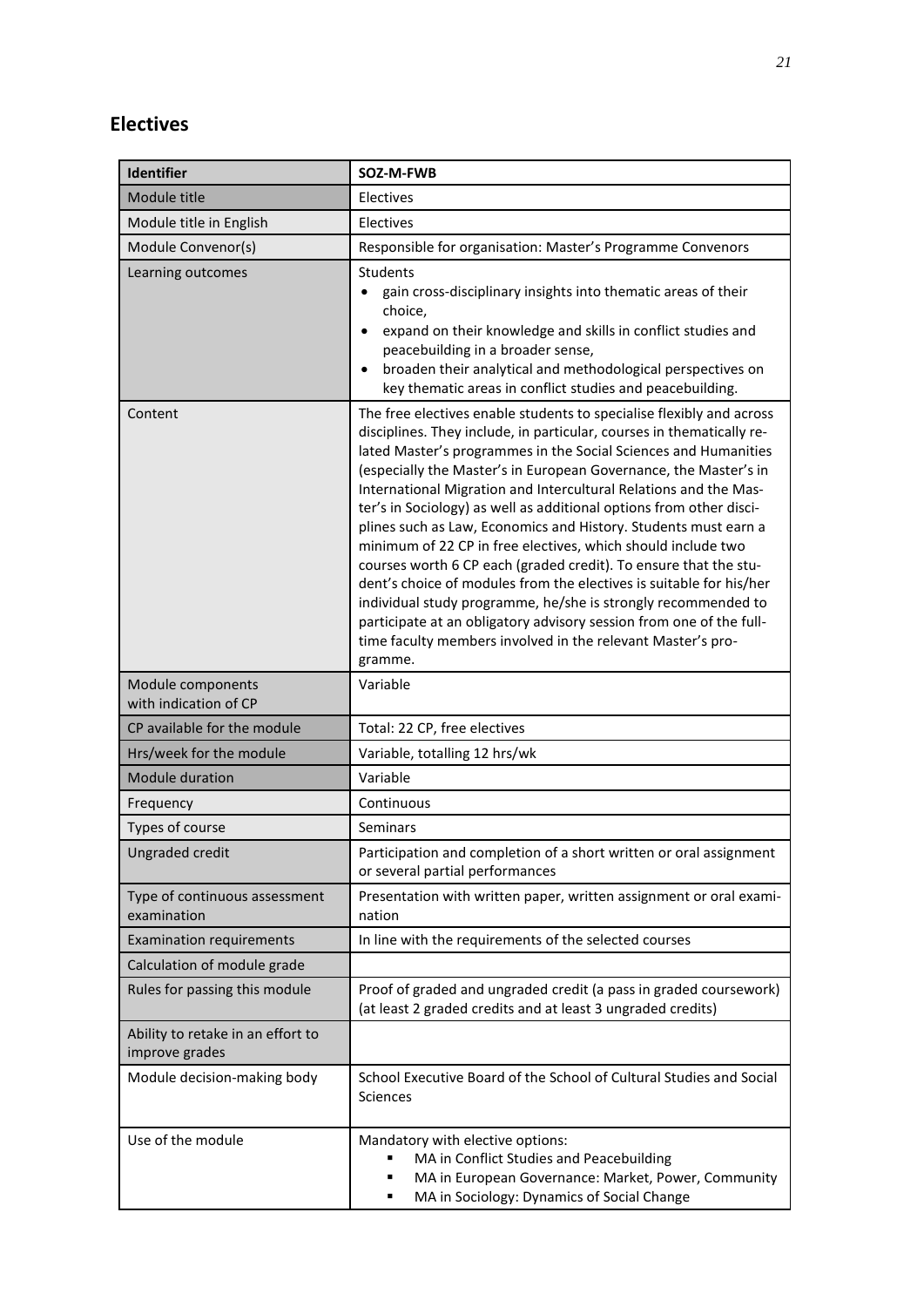| Does the examination grade<br>count towards the final grade? | No   |
|--------------------------------------------------------------|------|
| Requirements for participation                               | None |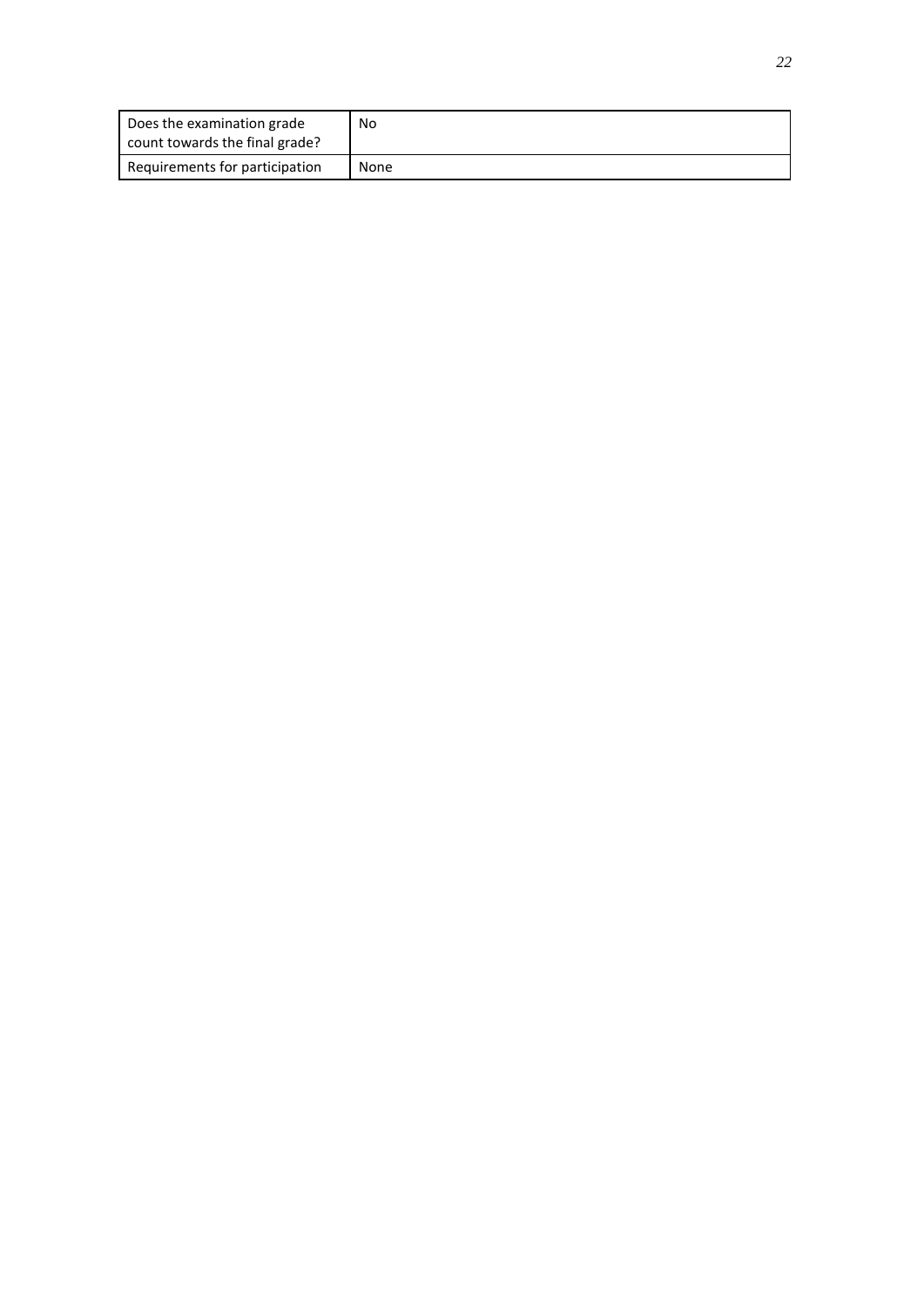### **Colloquium for Master's Thesis**

| <b>Identifier</b>                                            | SOZ-MBF-KO                                                                                                                                                                                                                                                                                                                                           |
|--------------------------------------------------------------|------------------------------------------------------------------------------------------------------------------------------------------------------------------------------------------------------------------------------------------------------------------------------------------------------------------------------------------------------|
| Module title                                                 | Colloquium for Master's Thesis                                                                                                                                                                                                                                                                                                                       |
| Module title in English                                      | <b>Colloquium for Master's Thesis</b>                                                                                                                                                                                                                                                                                                                |
| Module Convenor(s)                                           | Responsible for organisation: Master's Programme Convenors                                                                                                                                                                                                                                                                                           |
| Learning outcomes                                            | Students should<br>understand the formal and substantive requirements for the<br>٠<br>completion of a Master's thesis,<br>define the research question and the key theoretical and<br>$\blacksquare$<br>methodological elements of their Master's thesis,<br>have a plausible and feasible plan for the completion of their<br>٠<br>Master's thesis. |
| Content                                                      | General questions and aspects related to the preparation, plan-<br>ning and completion of a Master's thesis are discussed in the Col-<br>loquium. Students are given the opportunity to present and dis-<br>cuss the outline of their planned Master's thesis. The Colloquium<br>also provides the framework for a continuous advisory process.      |
| Module components<br>with indication of CP                   | Colloquium in preparation for the Master's thesis                                                                                                                                                                                                                                                                                                    |
| CP available for the module                                  | 2 CP Colloquium                                                                                                                                                                                                                                                                                                                                      |
|                                                              | 60 hours: contact hours: 15 hrs (Colloquium as a block seminar);<br>ungraded credit: 45 hrs (preparation and follow-up work, includ-<br>ing an outline of the Master's thesis)                                                                                                                                                                       |
| Hrs/week for the module                                      | 1 hrs/wk                                                                                                                                                                                                                                                                                                                                             |
| <b>Module duration</b>                                       | 1 semester                                                                                                                                                                                                                                                                                                                                           |
| Frequency                                                    | Every semester (usually as a block seminar)                                                                                                                                                                                                                                                                                                          |
| Types of course                                              | Colloquium                                                                                                                                                                                                                                                                                                                                           |
| Ungraded credit                                              | Presentation and discussion of the outline                                                                                                                                                                                                                                                                                                           |
| Type of continuous assessment<br>examination                 |                                                                                                                                                                                                                                                                                                                                                      |
| <b>Examination requirements</b>                              |                                                                                                                                                                                                                                                                                                                                                      |
| Calculation of module grade                                  | Not applicable                                                                                                                                                                                                                                                                                                                                       |
| Rules for passing this module                                | Issue of ungraded credit                                                                                                                                                                                                                                                                                                                             |
| Ability to retake in an effort to<br>improve grades          |                                                                                                                                                                                                                                                                                                                                                      |
| Module decision-making body                                  | School Executive Board of the School of Cultural Studies and So-<br>cial Sciences                                                                                                                                                                                                                                                                    |
| Use of the module                                            | Compulsory elective<br>MA in Conflict Studies and Peacebuilding<br>MA in Sociology: Dynamics of Social Change<br>٠<br>MA in European Governance: Market, Power, Commu-<br>٠<br>nity                                                                                                                                                                  |
| Does the examination grade<br>count towards the final grade? | No                                                                                                                                                                                                                                                                                                                                                   |
| Requirements for participation                               | From the 3rd semester at the earliest                                                                                                                                                                                                                                                                                                                |